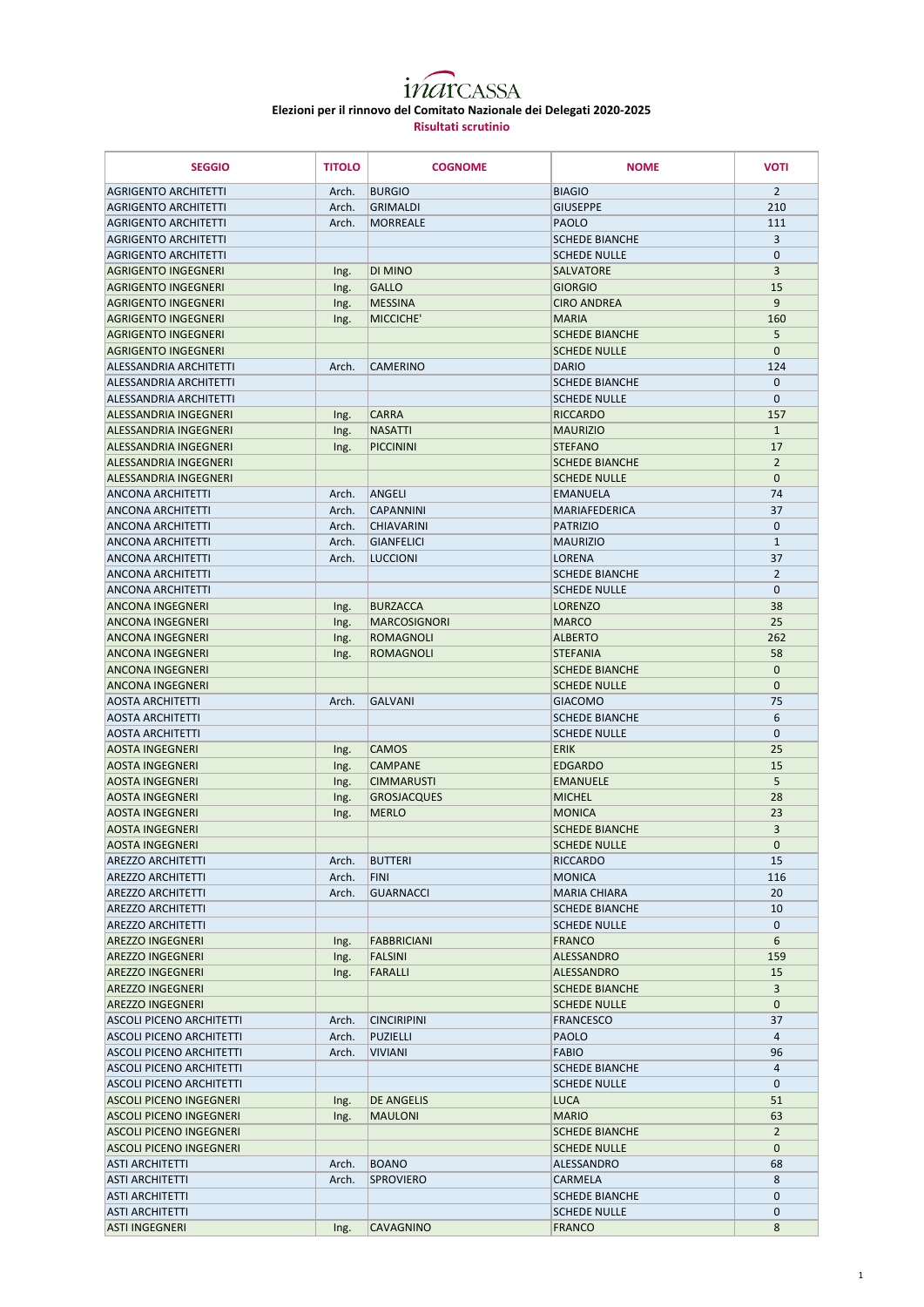| <b>SEGGIO</b>                                                        | <b>TITOLO</b>  | <b>COGNOME</b>                  | <b>NOME</b>                                  | <b>VOTI</b>         |
|----------------------------------------------------------------------|----------------|---------------------------------|----------------------------------------------|---------------------|
| <b>ASTI INGEGNERI</b>                                                | Ing.           | <b>MAGNONE</b>                  | <b>MARIO</b>                                 | 77                  |
| <b>ASTI INGEGNERI</b>                                                |                |                                 | <b>SCHEDE BIANCHE</b>                        | $\mathbf{1}$        |
| <b>ASTI INGEGNERI</b>                                                |                |                                 | <b>SCHEDE NULLE</b>                          | $\mathbf{0}$        |
| <b>AVELLINO ARCHITETTI</b>                                           | Arch.          | <b>BAVIELLO</b>                 | <b>LUCIANO</b>                               | 182                 |
| <b>AVELLINO ARCHITETTI</b>                                           | Arch.          | <b>CARLUCCIO</b>                | <b>MICHELE</b>                               | 6                   |
| <b>AVELLINO ARCHITETTI</b>                                           | Arch.          | LO CONTE                        | <b>ANTONIO</b>                               | 13                  |
| <b>AVELLINO ARCHITETTI</b>                                           | Arch.          | <b>RESSA</b>                    | <b>ANTONIO</b>                               | 185                 |
| <b>AVELLINO ARCHITETTI</b>                                           |                |                                 | <b>SCHEDE BIANCHE</b>                        | 6                   |
| <b>AVELLINO ARCHITETTI</b>                                           |                |                                 | <b>SCHEDE NULLE</b>                          | $\mathbf{0}$        |
| <b>AVELLINO INGEGNERI</b><br><b>AVELLINO INGEGNERI</b>               | Ing.           | <b>FASULO</b><br><b>MAFFEI</b>  | <b>ANTONIO</b><br><b>SALVATORE</b>           | 214<br>50           |
| <b>AVELLINO INGEGNERI</b>                                            | Ing.           |                                 | <b>SCHEDE BIANCHE</b>                        | $\overline{2}$      |
| <b>AVELLINO INGEGNERI</b>                                            |                |                                 | <b>SCHEDE NULLE</b>                          | $\mathbf{0}$        |
| <b>BARI ARCHITETTI</b>                                               | Arch.          | <b>FIUME</b>                    | <b>ANDREA</b>                                | 167                 |
| <b>BARI ARCHITETTI</b>                                               | Arch.          | <b>LUCARELLI</b>                | ANNA MARIA                                   | 347                 |
| <b>BARI ARCHITETTI</b>                                               |                |                                 | <b>SCHEDE BIANCHE</b>                        | $\overline{7}$      |
| <b>BARI ARCHITETTI</b>                                               |                |                                 | <b>SCHEDE NULLE</b>                          | $\mathbf 0$         |
| <b>BARI INGEGNERI</b>                                                | Ing.           | <b>CACCAVALE</b>                | <b>NICOLA</b>                                | 392                 |
| <b>BARI INGEGNERI</b>                                                | Ing.           | <b>CECCARELLI</b>               | <b>GIUSEPPE</b>                              | 134                 |
| <b>BARI INGEGNERI</b>                                                | Ing.           | <b>LOBEFARO</b>                 | <b>ANGELO</b>                                | 118                 |
| <b>BARI INGEGNERI</b>                                                | Ing.           | <b>MAZZOTTA</b>                 | <b>ANDREA</b>                                | 18                  |
| <b>BARI INGEGNERI</b>                                                |                |                                 | <b>SCHEDE BIANCHE</b>                        | 5                   |
| <b>BARI INGEGNERI</b>                                                |                |                                 | <b>SCHEDE NULLE</b>                          | $\mathbf{0}$        |
| BARLETTA-ANDRIA-TRANI ARCHITETTI<br>BARLETTA-ANDRIA-TRANI ARCHITETTI | Arch.          | <b>BARRACCHIA</b>               | <b>NICOLA</b>                                | 30                  |
| BARLETTA-ANDRIA-TRANI ARCHITETTI                                     | Arch.          | <b>FICCO</b>                    | <b>ARCANGELO</b><br><b>SCHEDE BIANCHE</b>    | 111<br>3            |
| BARLETTA-ANDRIA-TRANI ARCHITETTI                                     |                |                                 | <b>SCHEDE NULLE</b>                          | $\mathbf{0}$        |
| BARLETTA-ANDRIA-TRANI INGEGNERI                                      | Ing.           | <b>MANSI</b>                    | <b>SABINO</b>                                | 160                 |
| BARLETTA-ANDRIA-TRANI INGEGNERI                                      | Ing.           | <b>SASSO</b>                    | <b>ANTONIO</b>                               | 116                 |
| BARLETTA-ANDRIA-TRANI INGEGNERI                                      |                |                                 | <b>SCHEDE BIANCHE</b>                        | $\mathbf{1}$        |
| BARLETTA-ANDRIA-TRANI INGEGNERI                                      |                |                                 | <b>SCHEDE NULLE</b>                          | $\mathbf{0}$        |
| <b>BELLUNO ARCHITETTI</b>                                            | Arch.          | <b>AGOSTINETTO</b>              | <b>GIANFRANCO</b>                            | 103                 |
| <b>BELLUNO ARCHITETTI</b>                                            |                |                                 | <b>SCHEDE BIANCHE</b>                        | 4                   |
| <b>BELLUNO ARCHITETTI</b>                                            |                |                                 | <b>SCHEDE NULLE</b>                          | $\mathbf 0$         |
| <b>BELLUNO INGEGNERI</b>                                             | Ing.           | <b>COMIOTTO</b>                 | <b>FERDINANDO</b>                            | 16                  |
| <b>BELLUNO INGEGNERI</b>                                             | Ing.           | <b>DE MARTINI</b>               | <b>MARCO</b>                                 | $\overline{7}$      |
| <b>BELLUNO INGEGNERI</b>                                             | Ing.           | <b>GNECH</b>                    | <b>MICHELE</b>                               | 68                  |
| <b>BELLUNO INGEGNERI</b>                                             |                |                                 | <b>SCHEDE BIANCHE</b>                        | $\overline{2}$      |
| <b>BELLUNO INGEGNERI</b><br><b>BENEVENTO ARCHITETTI</b>              |                |                                 | <b>SCHEDE NULLE</b><br><b>GUGLIELMO</b>      | $\mathbf{0}$<br>104 |
| <b>BENEVENTO ARCHITETTI</b>                                          | Arch.<br>Arch. | LOMBARDI<br><b>SCHETTINO</b>    | <b>FAUSTO</b>                                | 148                 |
| <b>BENEVENTO ARCHITETTI</b>                                          |                |                                 | <b>SCHEDE BIANCHE</b>                        | $\overline{2}$      |
| <b>BENEVENTO ARCHITETTI</b>                                          |                |                                 | <b>SCHEDE NULLE</b>                          | $\mathbf{0}$        |
| <b>BENEVENTO INGEGNERI</b>                                           | Ing.           | <b>TIPALDI</b>                  | <b>PASQUALE</b>                              | 148                 |
| <b>BENEVENTO INGEGNERI</b>                                           | Ing.           | <b>VERDINO</b>                  | <b>PAOLO</b>                                 | 191                 |
| <b>BENEVENTO INGEGNERI</b>                                           |                |                                 | <b>SCHEDE BIANCHE</b>                        | 6                   |
| <b>BENEVENTO INGEGNERI</b>                                           |                |                                 | <b>SCHEDE NULLE</b>                          | $\mathbf{0}$        |
| <b>BERGAMO ARCHITETTI</b>                                            | Arch.          | <b>AMICO</b>                    | <b>ANGELA GIOVANNA</b>                       | 97                  |
| <b>BERGAMO ARCHITETTI</b>                                            | Arch.          | <b>SCAVELLO</b>                 | <b>ROSSELLA</b>                              | 30                  |
| <b>BERGAMO ARCHITETTI</b>                                            | Arch.          | <b>VITALI</b>                   | <b>SILVIA</b>                                | 425                 |
| <b>BERGAMO ARCHITETTI</b>                                            |                |                                 | <b>SCHEDE BIANCHE</b>                        | 10                  |
| <b>BERGAMO ARCHITETTI</b><br><b>BERGAMO INGEGNERI</b>                |                |                                 | <b>SCHEDE NULLE</b><br><b>FLAVIO SILVANO</b> | $\mathbf 0$<br>42   |
| <b>BERGAMO INGEGNERI</b>                                             | Ing.<br>Ing.   | <b>ARRIGONI</b><br><b>BASSI</b> | <b>GIUSEPPE</b>                              | 154                 |
| <b>BERGAMO INGEGNERI</b>                                             | Ing.           | <b>BOVE</b>                     | <b>LUIGI</b>                                 | 4                   |
| <b>BERGAMO INGEGNERI</b>                                             | Ing.           | <b>MARSETTI</b>                 | <b>CRISTINA</b>                              | 92                  |
| <b>BERGAMO INGEGNERI</b>                                             |                |                                 | <b>SCHEDE BIANCHE</b>                        | 6                   |
| <b>BERGAMO INGEGNERI</b>                                             |                |                                 | <b>SCHEDE NULLE</b>                          | $\mathbf{0}$        |
| <b>BIELLA ARCHITETTI</b>                                             | Arch.          | POMARO                          | <b>ALBERTO</b>                               | 126                 |
| <b>BIELLA ARCHITETTI</b>                                             | Arch.          | POZZO                           | <b>STEFANO</b>                               | 6                   |
| <b>BIELLA ARCHITETTI</b>                                             | Arch.          | <b>VALLIVERO</b>                | <b>RODOLFO</b>                               | $\mathbf{0}$        |
| <b>BIELLA ARCHITETTI</b>                                             |                |                                 | <b>SCHEDE BIANCHE</b>                        | $\mathbf 0$         |
| <b>BIELLA ARCHITETTI</b>                                             |                |                                 | <b>SCHEDE NULLE</b>                          | $\mathbf{0}$        |
| <b>BIELLA INGEGNERI</b>                                              |                | Ing. Arch. DE RIENZO            | <b>GENEROSO</b>                              | $\overline{7}$      |
| <b>BIELLA INGEGNERI</b>                                              | Ing.           | <b>GARIAZZO</b>                 | PIER GIORGIO                                 | 82                  |
| <b>BIELLA INGEGNERI</b><br><b>BIELLA INGEGNERI</b>                   |                |                                 | <b>SCHEDE BIANCHE</b><br><b>SCHEDE NULLE</b> | $\mathbf{0}$        |
| <b>BOLOGNA ARCHITETTI</b>                                            | Arch.          | <b>TELLARINI</b>                | <b>LUCIANO</b>                               | $\mathbf{0}$<br>291 |
| <b>BOLOGNA ARCHITETTI</b>                                            |                |                                 | <b>SCHEDE BIANCHE</b>                        | 11                  |
| <b>BOLOGNA ARCHITETTI</b>                                            |                |                                 | <b>SCHEDE NULLE</b>                          | $\mathbf{0}$        |
| <b>BOLOGNA INGEGNERI</b>                                             | Ing.           | <b>BIAGINI</b>                  | <b>FRANCA</b>                                | 249                 |
| <b>BOLOGNA INGEGNERI</b>                                             | Ing.           | <b>D'ANGELO</b>                 | <b>ANDREA</b>                                | 24                  |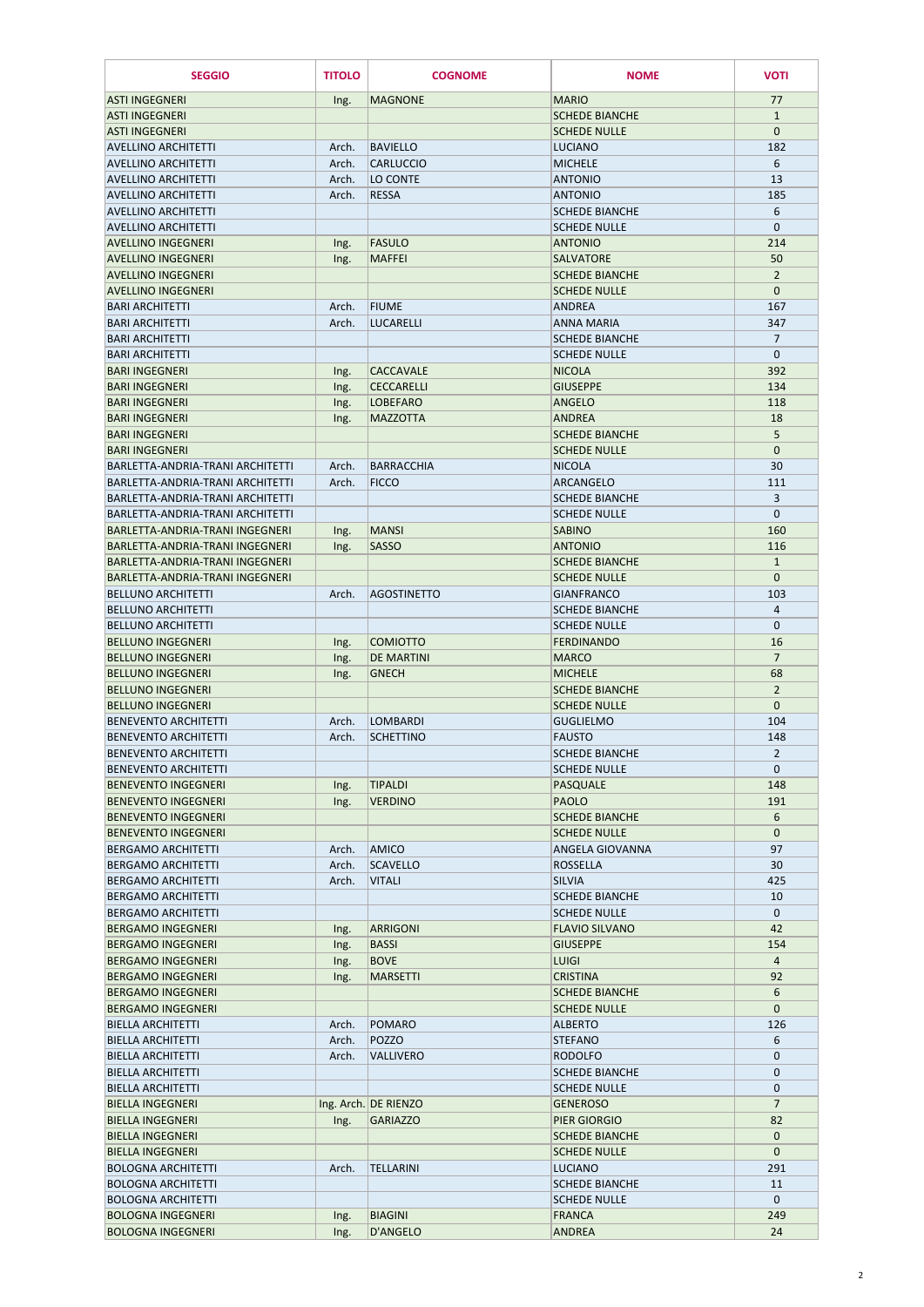| <b>SEGGIO</b>                                                | <b>TITOLO</b>  | <b>COGNOME</b>                       | <b>NOME</b>                              | <b>VOTI</b>                 |
|--------------------------------------------------------------|----------------|--------------------------------------|------------------------------------------|-----------------------------|
| <b>BOLOGNA INGEGNERI</b>                                     | Ing.           | <b>GASPARINI</b>                     | <b>MARCO</b>                             | 202                         |
| <b>BOLOGNA INGEGNERI</b>                                     | Ing.           | <b>MACCAFERRI</b>                    | <b>MARCO</b>                             | 28                          |
| <b>BOLOGNA INGEGNERI</b>                                     | Ing.           | <b>PANCALDI</b>                      | PAOLO EMILIO                             | 68                          |
| <b>BOLOGNA INGEGNERI</b>                                     |                |                                      | <b>SCHEDE BIANCHE</b>                    | $\overline{4}$              |
| <b>BOLOGNA INGEGNERI</b>                                     |                |                                      | <b>SCHEDE NULLE</b>                      | $\mathbf{0}$                |
| <b>BOLZANO ARCHITETTI</b><br><b>BOLZANO ARCHITETTI</b>       | Arch.<br>Arch. | <b>RAPPO</b><br><b>STRAMANDINOLI</b> | <b>CLAUDIO</b><br><b>MICHELE</b>         | 22<br>209                   |
| <b>BOLZANO ARCHITETTI</b>                                    |                |                                      | <b>SCHEDE BIANCHE</b>                    | $\overline{a}$              |
| <b>BOLZANO ARCHITETTI</b>                                    |                |                                      | <b>SCHEDE NULLE</b>                      | $\mathbf 0$                 |
| <b>BOLZANO INGEGNERI</b>                                     | Ing.           | <b>FIETTA</b>                        | <b>FRANCO</b>                            | 188                         |
| <b>BOLZANO INGEGNERI</b>                                     | Ing.           | <b>LETZNER</b>                       | <b>HANSJORG</b>                          | 148                         |
| <b>BOLZANO INGEGNERI</b>                                     |                |                                      | <b>SCHEDE BIANCHE</b>                    | $\mathbf{0}$                |
| <b>BOLZANO INGEGNERI</b>                                     |                |                                      | <b>SCHEDE NULLE</b>                      | $\mathbf{0}$                |
| <b>BRESCIA ARCHITETTI</b>                                    | Arch.          | <b>DUSI</b>                          | <b>GIAMPAOLO</b>                         | 98                          |
| <b>BRESCIA ARCHITETTI</b>                                    | Arch.          | <b>LODA</b>                          | <b>ANTONELLA</b>                         | 207                         |
| <b>BRESCIA ARCHITETTI</b>                                    | Arch.          | PEZZONI                              | <b>LUIGI</b>                             | 125                         |
| <b>BRESCIA ARCHITETTI</b>                                    | Arch.          | <b>RENON</b>                         | <b>ENZO</b>                              | 16                          |
| <b>BRESCIA ARCHITETTI</b>                                    |                |                                      | <b>SCHEDE BIANCHE</b>                    | 16                          |
| <b>BRESCIA ARCHITETTI</b>                                    |                |                                      | <b>SCHEDE NULLE</b>                      | $\mathbf{0}$                |
| <b>BRESCIA INGEGNERI</b><br><b>BRESCIA INGEGNERI</b>         | Ing.           | <b>BELARDI</b><br><b>CASTIONI</b>    | <b>MARCO</b><br><b>PIETRO</b>            | 157<br>53                   |
| <b>BRESCIA INGEGNERI</b>                                     | Ing.           | <b>GASPARINI</b>                     | <b>ALESSANDRO</b>                        | 256                         |
| <b>BRESCIA INGEGNERI</b>                                     | Ing.<br>Ing.   | <b>GOZZINI</b>                       | <b>TULLIO</b>                            | 28                          |
| <b>BRESCIA INGEGNERI</b>                                     | Ing.           | <b>LIBRETTI</b>                      | <b>MASSIMO</b>                           | 30                          |
| <b>BRESCIA INGEGNERI</b>                                     |                |                                      | <b>SCHEDE BIANCHE</b>                    | 20                          |
| <b>BRESCIA INGEGNERI</b>                                     |                |                                      | <b>SCHEDE NULLE</b>                      | $\mathbf{0}$                |
| <b>BRINDISI ARCHITETTI</b>                                   | Arch.          | FANELLI                              | PASQUALE                                 | 124                         |
| <b>BRINDISI ARCHITETTI</b>                                   | Arch.          | <b>SCIARRA</b>                       | <b>CARLO</b>                             | 82                          |
| <b>BRINDISI ARCHITETTI</b>                                   |                |                                      | <b>SCHEDE BIANCHE</b>                    | 2                           |
| <b>BRINDISI ARCHITETTI</b>                                   |                |                                      | <b>SCHEDE NULLE</b>                      | $\mathbf{0}$                |
| <b>BRINDISI INGEGNERI</b>                                    | Ing.           | <b>BUDANO</b>                        | <b>LORENZO</b>                           | 30                          |
| <b>BRINDISI INGEGNERI</b>                                    | Ing.           | FERRARO                              | <b>GIOACCHINO</b>                        | 38                          |
| <b>BRINDISI INGEGNERI</b>                                    | Ing.           | <b>PESCATORE</b>                     | <b>VINCENZO</b>                          | 149                         |
| <b>BRINDISI INGEGNERI</b>                                    |                |                                      | <b>SCHEDE BIANCHE</b>                    | $\overline{2}$              |
| <b>BRINDISI INGEGNERI</b>                                    |                |                                      | <b>SCHEDE NULLE</b>                      | $\mathbf{0}$                |
| <b>CAGLIARI ARCHITETTI</b>                                   | Arch.          | <b>DELITALA</b>                      | <b>FRANCESCO</b>                         | 61                          |
| <b>CAGLIARI ARCHITETTI</b><br><b>CAGLIARI ARCHITETTI</b>     | Arch.          | <b>VADO</b>                          | <b>ALCEO</b><br><b>SCHEDE BIANCHE</b>    | 12                          |
| <b>CAGLIARI ARCHITETTI</b>                                   |                |                                      | <b>SCHEDE NULLE</b>                      | $\mathbf 0$<br>$\mathbf{0}$ |
| <b>CAGLIARI INGEGNERI</b>                                    | Ing.           | MARCHI                               | <b>GIAMPAOLO</b>                         | 35                          |
| <b>CAGLIARI INGEGNERI</b>                                    | Ing.           | PERRIA                               | <b>ANDREA</b>                            | 370                         |
| CAGLIARI INGEGNERI                                           |                |                                      | <b>SCHEDE BIANCHE</b>                    | $\overline{2}$              |
| <b>CAGLIARI INGEGNERI</b>                                    |                |                                      | <b>SCHEDE NULLE</b>                      | $\mathbf{0}$                |
| CALTANISSETTA ARCHITETTI                                     | Arch.          | ALU'                                 | <b>SALVATORE MARIA</b>                   | 89                          |
| <b>CALTANISSETTA ARCHITETTI</b>                              | Arch.          | <b>BELLAVIA</b>                      | <b>GIUSEPPE</b>                          | 34                          |
| CALTANISSETTA ARCHITETTI                                     |                |                                      | <b>SCHEDE BIANCHE</b>                    | $\overline{2}$              |
| <b>CALTANISSETTA ARCHITETTI</b>                              |                |                                      | <b>SCHEDE NULLE</b>                      | $\mathbf{0}$                |
| <b>CALTANISSETTA INGEGNERI</b>                               | Ing.           | NOTARSTEFANO                         | DANILO ANTONIO                           | 66                          |
| <b>CALTANISSETTA INGEGNERI</b>                               |                |                                      | <b>SCHEDE BIANCHE</b>                    | $\overline{2}$              |
| <b>CALTANISSETTA INGEGNERI</b>                               |                |                                      | <b>SCHEDE NULLE</b>                      | $\mathbf{0}$                |
| <b>CAMPOBASSO ARCHITETTI</b><br><b>CAMPOBASSO ARCHITETTI</b> | Arch.<br>Arch. | <b>GRECO</b><br><b>PUCHETTI</b>      | <b>GIUSEPPE</b><br><b>GUIDO</b>          | 14<br>127                   |
| <b>CAMPOBASSO ARCHITETTI</b>                                 |                |                                      | <b>SCHEDE BIANCHE</b>                    | $2^{\circ}$                 |
| <b>CAMPOBASSO ARCHITETTI</b>                                 |                |                                      | <b>SCHEDE NULLE</b>                      | $\mathbf 0$                 |
| <b>CAMPOBASSO INGEGNERI</b>                                  | Ing.           | <b>DI BIASE</b>                      | YARI                                     | 17                          |
| <b>CAMPOBASSO INGEGNERI</b>                                  | Ing.           | PASQUALE                             | <b>CLAUDIO</b>                           | 110                         |
| <b>CAMPOBASSO INGEGNERI</b>                                  | Ing.           | <b>ZACCARO</b>                       | <b>FEDERICO GIUSEPPE</b>                 | 144                         |
| <b>CAMPOBASSO INGEGNERI</b>                                  |                |                                      | <b>SCHEDE BIANCHE</b>                    | 5                           |
| <b>CAMPOBASSO INGEGNERI</b>                                  |                |                                      | <b>SCHEDE NULLE</b>                      | $\mathbf{0}$                |
| <b>CARBONIA-IGLESIAS ARCHITETTI</b>                          | Arch.          | <b>BISELLI</b>                       | <b>CARLO</b>                             | 13                          |
| CARBONIA-IGLESIAS ARCHITETTI                                 |                |                                      | <b>SCHEDE BIANCHE</b>                    | $\mathbf{0}$                |
| CARBONIA-IGLESIAS ARCHITETTI                                 |                |                                      | <b>SCHEDE NULLE</b>                      | $\mathbf 0$                 |
| <b>CARBONIA-IGLESIAS INGEGNERI</b>                           | Ing.           | <b>MANIS</b>                         | <b>MASSIMILIANO</b>                      | 50                          |
| CARBONIA-IGLESIAS INGEGNERI                                  |                |                                      | <b>SCHEDE BIANCHE</b>                    | $\mathbf{0}$                |
| <b>CARBONIA-IGLESIAS INGEGNERI</b>                           |                |                                      | <b>SCHEDE NULLE</b>                      | $\mathbf{0}$                |
| <b>CASERTA ARCHITETTI</b><br><b>CASERTA ARCHITETTI</b>       | Arch.          | <b>DI BONA</b><br><b>FUSCO</b>       | RAFFAELE                                 | 206<br>405                  |
| <b>CASERTA ARCHITETTI</b>                                    | Arch.          |                                      | <b>FABRIZIO</b><br><b>SCHEDE BIANCHE</b> | 3                           |
| <b>CASERTA ARCHITETTI</b>                                    |                |                                      | <b>SCHEDE NULLE</b>                      | $\mathbf{0}$                |
| <b>CASERTA INGEGNERI</b>                                     | Ing.           | <b>D'ONOFRIO</b>                     | <b>MASSIMO</b>                           | 216                         |
| <b>CASERTA INGEGNERI</b>                                     | Ing.           | <b>GENTILE</b>                       | <b>FABRIZIO</b>                          | 159                         |
| <b>CASERTA INGEGNERI</b>                                     | Ing.           | <b>PAGANO</b>                        | <b>LUIGI</b>                             | $\mathbf{0}$                |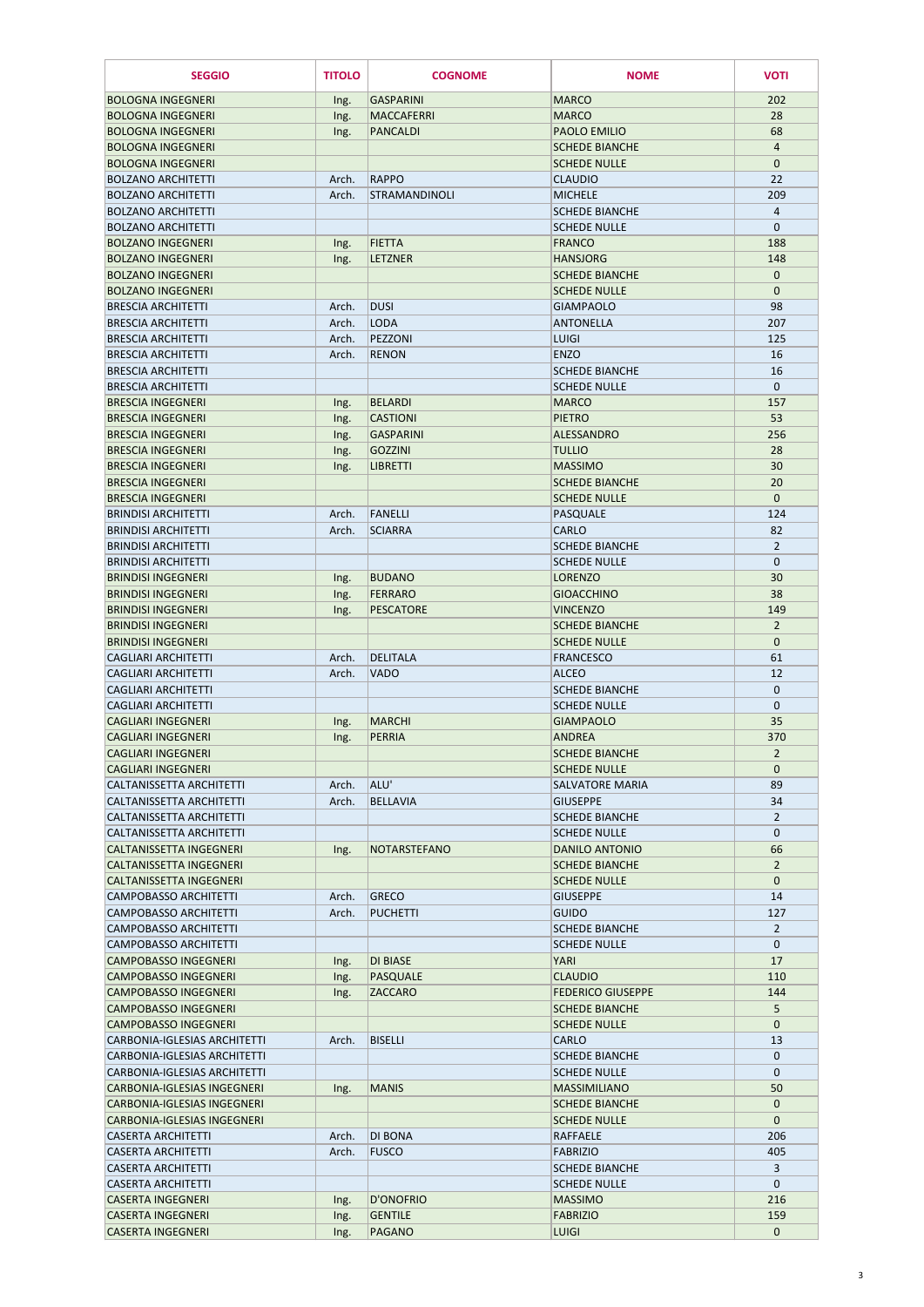| <b>SEGGIO</b>                                            | <b>TITOLO</b> | <b>COGNOME</b>                  | <b>NOME</b>                                         | <b>VOTI</b>                    |
|----------------------------------------------------------|---------------|---------------------------------|-----------------------------------------------------|--------------------------------|
| <b>CASERTA INGEGNERI</b>                                 | Ing.          | <b>RAUCCI</b>                   | <b>CARLO</b>                                        | 186                            |
| <b>CASERTA INGEGNERI</b>                                 | Ing.          | <b>SARRILLO</b>                 | <b>CARLO</b>                                        | 20                             |
| <b>CASERTA INGEGNERI</b>                                 |               |                                 | <b>SCHEDE BIANCHE</b>                               | 4                              |
| <b>CASERTA INGEGNERI</b>                                 |               |                                 | <b>SCHEDE NULLE</b>                                 | $\mathbf{0}$                   |
| <b>CATANIA ARCHITETTI</b>                                | Arch.         | <b>MANNANICI</b>                | <b>MAURIZIO</b>                                     | 312                            |
| <b>CATANIA ARCHITETTI</b><br><b>CATANIA ARCHITETTI</b>   |               |                                 | <b>SCHEDE BIANCHE</b><br><b>SCHEDE NULLE</b>        | $\overline{7}$<br>$\mathbf{0}$ |
| <b>CATANIA INGEGNERI</b>                                 | Ing.          | <b>BOSCO</b>                    | <b>LUIGI</b>                                        | 335                            |
| <b>CATANIA INGEGNERI</b>                                 | Ing.          | <b>FEDE</b>                     | <b>GAETANO</b>                                      | 293                            |
| <b>CATANIA INGEGNERI</b>                                 | Ing.          | <b>MURATORE</b>                 | <b>MARCO</b>                                        | 478                            |
| <b>CATANIA INGEGNERI</b>                                 | Ing.          | PERNICE                         | <b>SALVATORE</b>                                    | $\overline{3}$                 |
| <b>CATANIA INGEGNERI</b>                                 | Ing.          | <b>TORNABENE</b>                | <b>FILADELFO</b>                                    | 12                             |
| <b>CATANIA INGEGNERI</b>                                 |               |                                 | <b>SCHEDE BIANCHE</b>                               | 14                             |
| <b>CATANIA INGEGNERI</b>                                 |               |                                 | <b>SCHEDE NULLE</b>                                 | $\mathbf{0}$                   |
| <b>CATANZARO ARCHITETTI</b>                              | Arch.         | <b>ZANGARA</b>                  | <b>FRANCESCO</b>                                    | 20                             |
| <b>CATANZARO ARCHITETTI</b>                              | Arch.         | <b>ZIZZI</b>                    | <b>CATERINA GIOVANNA</b>                            | 159                            |
| <b>CATANZARO ARCHITETTI</b>                              |               |                                 | <b>SCHEDE BIANCHE</b>                               | $\overline{7}$                 |
| <b>CATANZARO ARCHITETTI</b>                              |               |                                 | <b>SCHEDE NULLE</b>                                 | $\mathbf{0}$                   |
| <b>CATANZARO INGEGNERI</b>                               | Ing.          | <b>BUTERA</b>                   | <b>ADRIANO</b>                                      | 71                             |
| <b>CATANZARO INGEGNERI</b>                               | Ing.          | <b>CARDAMONE</b>                | PIERPAOLO                                           | $\mathbf{1}$<br>$\overline{3}$ |
| <b>CATANZARO INGEGNERI</b><br><b>CATANZARO INGEGNERI</b> | Ing.<br>Ing.  | <b>GIUSTI</b><br><b>MERANTE</b> | <b>IVAN</b><br><b>ROBERTO</b>                       | 118                            |
| <b>CATANZARO INGEGNERI</b>                               | Ing.          | <b>SACCA</b>                    | <b>SALVATORE</b>                                    | 174                            |
| <b>CATANZARO INGEGNERI</b>                               |               |                                 | <b>SCHEDE BIANCHE</b>                               | $\overline{2}$                 |
| <b>CATANZARO INGEGNERI</b>                               |               |                                 | <b>SCHEDE NULLE</b>                                 | $\mathbf{0}$                   |
| <b>CHIETI ARCHITETTI</b>                                 | Arch.         | <b>CELLINI</b>                  | <b>ANGELO</b>                                       | 46                             |
| <b>CHIETI ARCHITETTI</b>                                 | Arch.         | <b>CICCHITTI</b>                | <b>MARIA</b>                                        | 167                            |
| <b>CHIETI ARCHITETTI</b>                                 | Arch.         | <b>DI RENZO</b>                 | <b>WALTER</b>                                       | 2                              |
| <b>CHIETI ARCHITETTI</b>                                 | Arch.         | RENZETTI                        | PIFRGIORGIO                                         | 12                             |
| CHIETI ARCHITETTI                                        |               |                                 | <b>SCHEDE BIANCHE</b>                               | 5                              |
| <b>CHIETI ARCHITETTI</b>                                 |               |                                 | <b>SCHEDE NULLE</b>                                 | $\mathbf{0}$                   |
| <b>CHIETI INGEGNERI</b>                                  | Ing.          | <b>BRANDI</b>                   | <b>ROBERTO</b>                                      | 195                            |
| <b>CHIETI INGEGNERI</b>                                  | Ing.          | <b>CONTI</b>                    | <b>DONATO</b>                                       | 5 <sup>5</sup>                 |
| <b>CHIETI INGEGNERI</b>                                  | Ing.          | <b>DEL VILLANO</b>              | <b>COSTANZO</b>                                     | 97                             |
| <b>CHIETI INGEGNERI</b><br><b>CHIETI INGEGNERI</b>       | Ing.          | <b>LALLI</b>                    | <b>SERGIO</b>                                       | $\overline{7}$                 |
| <b>CHIETI INGEGNERI</b>                                  |               |                                 | <b>SCHEDE BIANCHE</b><br><b>SCHEDE NULLE</b>        | 6<br>$\mathbf{0}$              |
| <b>COMO ARCHITETTI</b>                                   | Arch.         | <b>FEDELE</b>                   | <b>MAURO</b>                                        | 21                             |
| <b>COMO ARCHITETTI</b>                                   | Arch.         | <b>MOJOLI</b>                   | <b>MARGHERITA</b>                                   | 273                            |
| <b>COMO ARCHITETTI</b>                                   | Arch.         | POZZOLI                         | <b>GIACOMO MARIA ISMAELE</b>                        | 37                             |
| <b>COMO ARCHITETTI</b>                                   |               |                                 | <b>SCHEDE BIANCHE</b>                               | $\overline{7}$                 |
| <b>COMO ARCHITETTI</b>                                   |               |                                 | <b>SCHEDE NULLE</b>                                 | $\mathbf 0$                    |
| <b>COMO INGEGNERI</b>                                    | Ing.          | <b>LOZEJ</b>                    | PIER GIUSEPPE                                       | 69                             |
| <b>COMO INGEGNERI</b>                                    | Ing.          | <b>PUSTERLA</b>                 | <b>CRISTIANO</b>                                    | 192                            |
| <b>COMO INGEGNERI</b>                                    |               |                                 | <b>SCHEDE BIANCHE</b>                               | 3                              |
| <b>COMO INGEGNERI</b>                                    |               |                                 | <b>SCHEDE NULLE</b>                                 | $\mathbf{0}$                   |
| <b>COSENZA ARCHITETTI</b>                                | Arch.         | <b>COSTABILE</b>                | <b>PASQUALE</b>                                     | 176                            |
| <b>COSENZA ARCHITETTI</b>                                |               |                                 | <b>SCHEDE BIANCHE</b>                               | 3                              |
| <b>COSENZA ARCHITETTI</b><br><b>COSENZA INGEGNERI</b>    |               | <b>CARELLI BASILE</b>           | <b>SCHEDE NULLE</b><br><b>FAUSTO MARIO RICCARDO</b> | $\mathbf{0}$<br>123            |
| <b>COSENZA INGEGNERI</b>                                 | Ing.<br>Ing.  | <b>FUNARO</b>                   | <b>GIUSEPPE</b>                                     | 211                            |
| <b>COSENZA INGEGNERI</b>                                 | Ing.          | <b>MALIZIA</b>                  | <b>EMILIO</b>                                       | 13                             |
| <b>COSENZA INGEGNERI</b>                                 | Ing.          | <b>PERNA</b>                    | <b>GIANLUCA</b>                                     | 261                            |
| <b>COSENZA INGEGNERI</b>                                 | Ing.          | <b>TALARICO</b>                 | <b>FRANCESCO</b>                                    | 30                             |
| <b>COSENZA INGEGNERI</b>                                 |               |                                 | <b>SCHEDE BIANCHE</b>                               | 5                              |
| <b>COSENZA INGEGNERI</b>                                 |               |                                 | <b>SCHEDE NULLE</b>                                 | $\mathbf{0}$                   |
| <b>CREMONA ARCHITETTI</b>                                | Arch.         | GOZZI                           | <b>BRUNA</b>                                        | 117                            |
| <b>CREMONA ARCHITETTI</b>                                |               |                                 | <b>SCHEDE BIANCHE</b>                               | $\mathbf{1}$                   |
| <b>CREMONA ARCHITETTI</b>                                |               |                                 | <b>SCHEDE NULLE</b>                                 | $\boldsymbol{0}$               |
| <b>CREMONA INGEGNERI</b>                                 | Ing.          | <b>FACIOCCHI</b>                | <b>ADRIANO MARIA</b>                                | 72                             |
| <b>CREMONA INGEGNERI</b>                                 | Ing.          | <b>VANELLI</b>                  | <b>BERNARDO</b>                                     | 80                             |
| <b>CREMONA INGEGNERI</b>                                 |               |                                 | <b>SCHEDE BIANCHE</b>                               | 4                              |
| <b>CREMONA INGEGNERI</b><br><b>CROTONE ARCHITETTI</b>    | Arch.         | <b>BISCEGLIE</b>                | <b>SCHEDE NULLE</b><br><b>CARLA</b>                 | $\mathbf{0}$<br>61             |
| <b>CROTONE ARCHITETTI</b>                                | Arch.         | <b>RAFFELE</b>                  | <b>FRANCESCO</b>                                    | 48                             |
| <b>CROTONE ARCHITETTI</b>                                |               |                                 | <b>SCHEDE BIANCHE</b>                               | $\overline{2}$                 |
| <b>CROTONE ARCHITETTI</b>                                |               |                                 | <b>SCHEDE NULLE</b>                                 | $\mathbf 0$                    |
| <b>CROTONE INGEGNERI</b>                                 | Ing.          | <b>FEDERICO</b>                 | <b>ROBERTO ANTONIO</b>                              | 82                             |
| <b>CROTONE INGEGNERI</b>                                 | Ing.          | <b>NIGRO</b>                    | <b>MARIO</b>                                        | 49                             |
| <b>CROTONE INGEGNERI</b>                                 |               |                                 | <b>SCHEDE BIANCHE</b>                               | $\overline{2}$                 |
| <b>CROTONE INGEGNERI</b>                                 |               |                                 | <b>SCHEDE NULLE</b>                                 | $\mathbf{0}$                   |
| <b>CUNEO ARCHITETTI</b>                                  | Arch.         | <b>RELLECKE NASI</b>            | <b>GIACOMO</b>                                      | 19                             |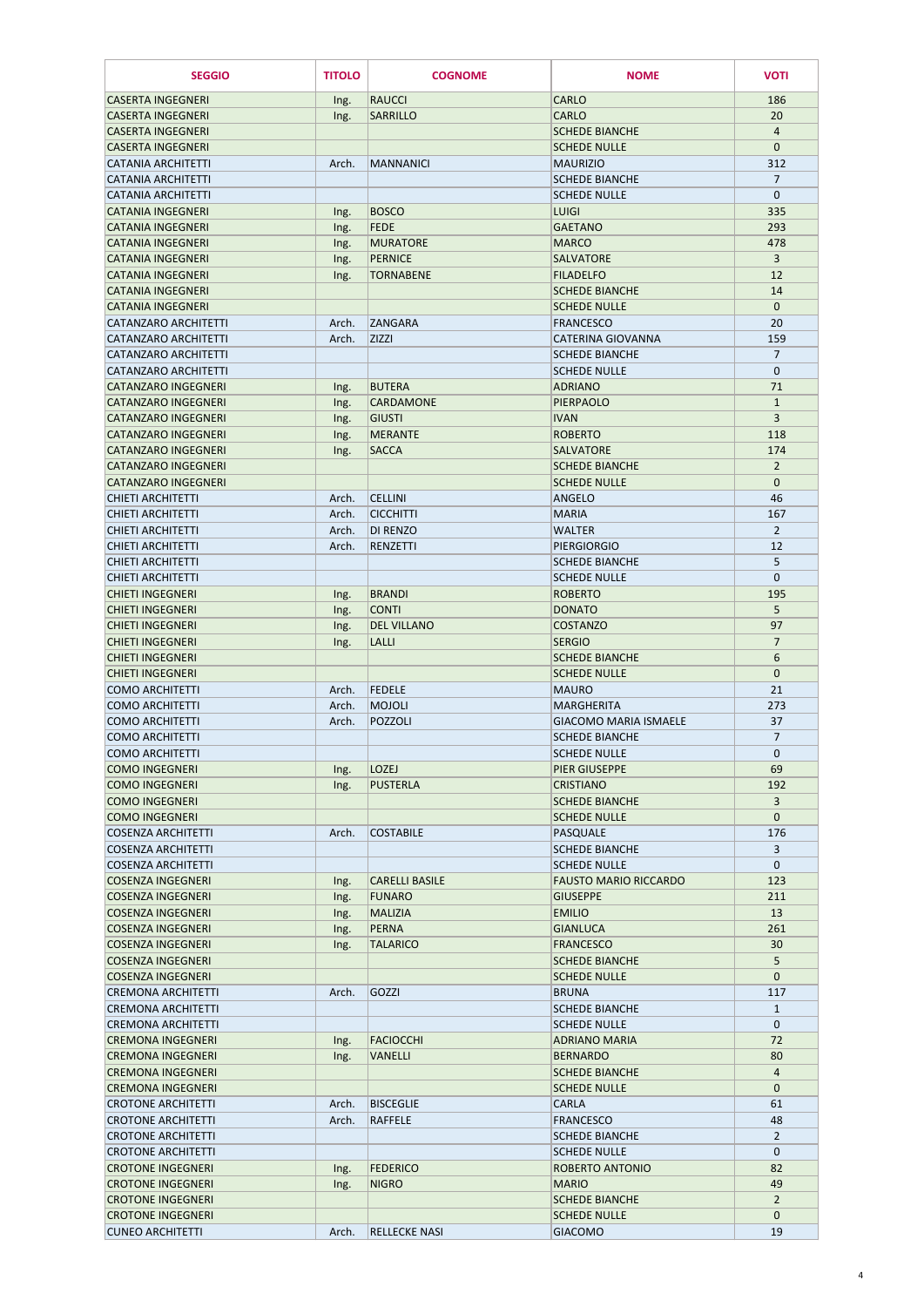| <b>SEGGIO</b>                                              | <b>TITOLO</b>  | <b>COGNOME</b>                   | <b>NOME</b>                                  | <b>VOTI</b>                 |
|------------------------------------------------------------|----------------|----------------------------------|----------------------------------------------|-----------------------------|
| <b>CUNEO ARCHITETTI</b>                                    | Arch.          | <b>ROCCHIA</b>                   | <b>FABRIZIO</b>                              | 183                         |
| <b>CUNEO ARCHITETTI</b>                                    | Arch.          | <b>ZORGNIOTTI</b>                | <b>DARIO</b>                                 | 39                          |
| <b>CUNEO ARCHITETTI</b>                                    |                |                                  | <b>SCHEDE BIANCHE</b>                        | $\overline{4}$              |
| <b>CUNEO ARCHITETTI</b>                                    |                |                                  | <b>SCHEDE NULLE</b>                          | $\pmb{0}$                   |
| <b>CUNEO INGEGNERI</b>                                     | Ing.           | <b>BLANGETTI</b>                 | <b>VALTER</b>                                | 8                           |
| <b>CUNEO INGEGNERI</b>                                     | Ing.           | <b>CAPELLO</b>                   | <b>RICCARDO</b>                              | 26                          |
| <b>CUNEO INGEGNERI</b>                                     | Ing.           | <b>CARANTA</b>                   | <b>LORENZO</b>                               | 99                          |
| <b>CUNEO INGEGNERI</b>                                     | Ing.           | <b>DUTTO</b>                     | <b>EMANUELE</b>                              | 31                          |
| <b>CUNEO INGEGNERI</b>                                     | Ing.           | <b>GALFRE'</b>                   | <b>LIVIO</b>                                 | 14                          |
| <b>CUNEO INGEGNERI</b><br><b>CUNEO INGEGNERI</b>           |                |                                  | <b>SCHEDE BIANCHE</b><br><b>SCHEDE NULLE</b> | $\mathbf 0$<br>$\mathbf{0}$ |
| <b>ENNA ARCHITETTI</b>                                     | Arch.          | <b>GUGLIARA</b>                  | <b>SALVATORE</b>                             | 43                          |
| <b>ENNA ARCHITETTI</b>                                     |                |                                  | <b>SCHEDE BIANCHE</b>                        | $\mathbf 0$                 |
| <b>ENNA ARCHITETTI</b>                                     |                |                                  | <b>SCHEDE NULLE</b>                          | $\mathbf 0$                 |
| <b>ENNA INGEGNERI</b>                                      | Ing.           | <b>ALONGI</b>                    | <b>UGO MARIA</b>                             | 98                          |
| <b>ENNA INGEGNERI</b>                                      | Ing.           | <b>FAVAZZI</b>                   | <b>MARIO</b>                                 | 71                          |
| <b>ENNA INGEGNERI</b>                                      |                |                                  | <b>SCHEDE BIANCHE</b>                        | $\mathbf{0}$                |
| <b>ENNA INGEGNERI</b>                                      |                |                                  | <b>SCHEDE NULLE</b>                          | $\mathbf{0}$                |
| <b>FERMO ARCHITETTI</b>                                    | Arch.          | <b>MORETTI</b>                   | PIERLUIGI                                    | 51                          |
| <b>FERMO ARCHITETTI</b>                                    |                |                                  | <b>SCHEDE BIANCHE</b>                        | $\mathbf{1}$                |
| <b>FERMO ARCHITETTI</b><br><b>FERMO INGEGNERI</b>          | Ing.           | <b>RUTILI</b>                    | <b>SCHEDE NULLE</b><br><b>ESTER MARIA</b>    | $\mathbf 0$<br>81           |
| <b>FERMO INGEGNERI</b>                                     |                |                                  | <b>SCHEDE BIANCHE</b>                        | $\overline{2}$              |
| <b>FERMO INGEGNERI</b>                                     |                |                                  | <b>SCHEDE NULLE</b>                          | $\mathbf 0$                 |
| <b>FERRARA ARCHITETTI</b>                                  | Arch.          | <b>MANGIONE</b>                  | <b>MARCO</b>                                 | 17                          |
| <b>FERRARA ARCHITETTI</b>                                  | Arch.          | <b>POZZI</b>                     | <b>FRANCESCA</b>                             | 73                          |
| <b>FERRARA ARCHITETTI</b>                                  |                |                                  | <b>SCHEDE BIANCHE</b>                        | $\mathbf 0$                 |
| <b>FERRARA ARCHITETTI</b>                                  |                |                                  | <b>SCHEDE NULLE</b>                          | 0                           |
| <b>FERRARA INGEGNERI</b>                                   | Ing.           | <b>GREIF</b>                     | <b>MICHELE</b>                               | $\overline{4}$              |
| <b>FERRARA INGEGNERI</b>                                   | Ing.           | <b>MASSARENTI</b>                | EDI                                          | 118                         |
| <b>FERRARA INGEGNERI</b>                                   |                |                                  | <b>SCHEDE BIANCHE</b>                        | 3                           |
| <b>FERRARA INGEGNERI</b>                                   |                |                                  | <b>SCHEDE NULLE</b>                          | $\mathbf{0}$                |
| <b>FIRENZE ARCHITETTI</b><br><b>FIRENZE ARCHITETTI</b>     | Arch.<br>Arch. | <b>COGGIOLA</b><br><b>DA ROS</b> | <b>PAOLO</b><br><b>ZENO</b>                  | 18<br>46                    |
| <b>FIRENZE ARCHITETTI</b>                                  | Arch.          | <b>GUELI</b>                     | <b>ANGELO</b>                                | 282                         |
| <b>FIRENZE ARCHITETTI</b>                                  | Arch.          | <b>PUCCIONI</b>                  | <b>PAOLO</b>                                 | 84                          |
| <b>FIRENZE ARCHITETTI</b>                                  | Arch.          | <b>ZAPPALORTI</b>                | <b>LORELLA</b>                               | 170                         |
| <b>FIRENZE ARCHITETTI</b>                                  |                |                                  | <b>SCHEDE BIANCHE</b>                        | 9                           |
| <b>FIRENZE ARCHITETTI</b>                                  |                |                                  | <b>SCHEDE NULLE</b>                          | $\mathbf 0$                 |
| <b>FIRENZE INGEGNERI</b>                                   | Ing.           | <b>DELLA QUEVA</b>               | <b>PAOLO</b>                                 | 201                         |
| <b>FIRENZE INGEGNERI</b>                                   | Ing.           | <b>FABRONI</b>                   | <b>COSIMO</b>                                | 11                          |
| <b>FIRENZE INGEGNERI</b>                                   | Ing.           | GUARNIERI                        | <b>SIMONE</b>                                | 16                          |
| <b>FIRENZE INGEGNERI</b>                                   | Ing.           | <b>ROCCIOLA</b>                  | <b>SIMONE</b><br><b>ALESSANDRO</b>           | 72                          |
| <b>FIRENZE INGEGNERI</b><br><b>FIRENZE INGEGNERI</b>       | Ing.           | <b>SCAPPINI</b>                  | <b>SCHEDE BIANCHE</b>                        | 9<br>5                      |
| <b>FIRENZE INGEGNERI</b>                                   |                |                                  | <b>SCHEDE NULLE</b>                          | $\mathbf{0}$                |
| <b>FOGGIA ARCHITETTI</b>                                   | Arch.          | <b>CARELLI</b>                   | <b>SERGIO</b>                                | 65                          |
| <b>FOGGIA ARCHITETTI</b>                                   | Arch.          | <b>FACCILONGO</b>                | <b>FRANCESCO</b>                             | 212                         |
| <b>FOGGIA ARCHITETTI</b>                                   | Arch.          | <b>SCOPECE</b>                   | <b>ANTONIO ROSARIO GIOVANN</b>               | 27                          |
| <b>FOGGIA ARCHITETTI</b>                                   |                |                                  | <b>SCHEDE BIANCHE</b>                        | $\overline{2}$              |
| <b>FOGGIA ARCHITETTI</b>                                   |                |                                  | <b>SCHEDE NULLE</b>                          | $\mathbf 0$                 |
| <b>FOGGIA INGEGNERI</b>                                    | Ing.           | <b>MONTE</b>                     | PIETRO GERARDO                               | 179                         |
| <b>FOGGIA INGEGNERI</b>                                    | Ing.           | <b>QUARATO</b>                   | <b>GIOVANNI</b>                              | 179                         |
| <b>FOGGIA INGEGNERI</b>                                    |                |                                  | <b>SCHEDE BIANCHE</b>                        | $\overline{2}$              |
| <b>FOGGIA INGEGNERI</b><br><b>FORLI'-CESENA ARCHITETTI</b> | Arch.          | <b>DELLA BARTOLA</b>             | <b>SCHEDE NULLE</b><br><b>ENRICO</b>         | $\mathbf 0$<br>10           |
| <b>FORLI'-CESENA ARCHITETTI</b>                            | Arch.          | <b>MERCURIALI</b>                | <b>MARCO</b>                                 | 150                         |
| <b>FORLI'-CESENA ARCHITETTI</b>                            |                |                                  | <b>SCHEDE BIANCHE</b>                        | $\mathbf 0$                 |
| <b>FORLI'-CESENA ARCHITETTI</b>                            |                |                                  | <b>SCHEDE NULLE</b>                          | 0                           |
| <b>FORLI'-CESENA INGEGNERI</b>                             | Ing.           | ARBIZZANI                        | <b>GIULIANO</b>                              | 179                         |
| <b>FORLI'-CESENA INGEGNERI</b>                             | Ing.           | <b>VALDINOSI</b>                 | <b>MAURO</b>                                 | 56                          |
| <b>FORLI'-CESENA INGEGNERI</b>                             |                |                                  | <b>SCHEDE BIANCHE</b>                        | $\mathbf{1}$                |
| <b>FORLI'-CESENA INGEGNERI</b>                             |                |                                  | <b>SCHEDE NULLE</b>                          | $\mathbf{0}$                |
| <b>FROSINONE ARCHITETTI</b>                                | Arch.          | <b>CIOTOLI</b>                   | <b>MAURIZIO</b>                              | 75                          |
| <b>FROSINONE ARCHITETTI</b>                                | Arch.          | <b>DE ANGELIS</b>                | <b>FRANCESCO MARIA</b>                       | 226                         |
| <b>FROSINONE ARCHITETTI</b>                                | Arch.          | <b>NUZZOLO</b>                   | <b>CRESCENZO</b>                             | 3                           |
| <b>FROSINONE ARCHITETTI</b><br><b>FROSINONE ARCHITETTI</b> |                |                                  | <b>SCHEDE BIANCHE</b><br><b>SCHEDE NULLE</b> | 3<br>$\mathbf 0$            |
| <b>FROSINONE INGEGNERI</b>                                 | Ing.           | <b>CARINI</b>                    | <b>MICHELE</b>                               | 220                         |
| <b>FROSINONE INGEGNERI</b>                                 |                |                                  | <b>SCHEDE BIANCHE</b>                        | 6                           |
| <b>FROSINONE INGEGNERI</b>                                 |                |                                  | <b>SCHEDE NULLE</b>                          | $\mathbf{0}$                |
| <b>GENOVA ARCHITETTI</b>                                   | Arch.          | <b>CORSIGLIA</b>                 | <b>MONICA</b>                                | 49                          |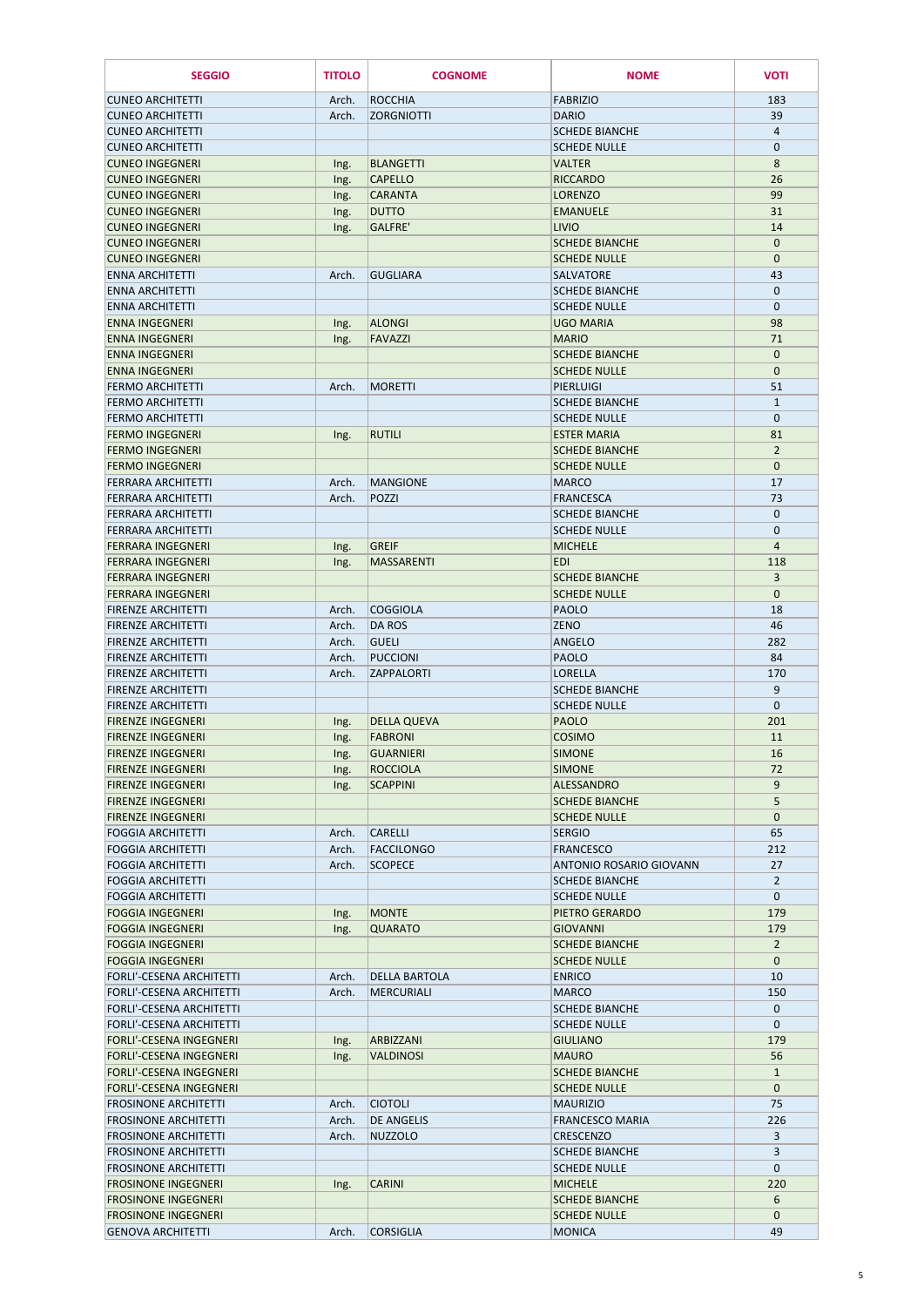| <b>SEGGIO</b>                                          | <b>TITOLO</b>  | <b>COGNOME</b>                    | <b>NOME</b>                                  | <b>VOTI</b>                    |
|--------------------------------------------------------|----------------|-----------------------------------|----------------------------------------------|--------------------------------|
| <b>GENOVA ARCHITETTI</b>                               | Arch.          | FOSSA                             | <b>ENRICO</b>                                | 163                            |
| <b>GENOVA ARCHITETTI</b>                               | Arch.          | <b>GALATI</b>                     | <b>STEFANO</b>                               | 142                            |
| <b>GENOVA ARCHITETTI</b>                               | Arch.          | <b>ROSA</b>                       | <b>ANGELA</b>                                | 79                             |
| <b>GENOVA ARCHITETTI</b>                               |                |                                   | <b>SCHEDE BIANCHE</b>                        | 18                             |
| <b>GENOVA ARCHITETTI</b>                               |                |                                   | <b>SCHEDE NULLE</b>                          | $\mathbf{0}$                   |
| <b>GENOVA INGEGNERI</b>                                | Ing.           | <b>CALZETTA</b>                   | <b>GIANLUIGI</b>                             | 184                            |
| <b>GENOVA INGEGNERI</b>                                | Ing.           | <b>CHIAISO</b>                    | <b>ANDREA</b>                                | 157                            |
| <b>GENOVA INGEGNERI</b>                                |                |                                   | <b>SCHEDE BIANCHE</b>                        | $\overline{a}$                 |
| <b>GENOVA INGEGNERI</b>                                |                |                                   | <b>SCHEDE NULLE</b>                          | $\mathbf{0}$                   |
| <b>GORIZIA ARCHITETTI</b><br><b>GORIZIA ARCHITETTI</b> | Arch.<br>Arch. | <b>LEGISA</b><br><b>MARICCHIO</b> | <b>FABIO</b><br><b>MICHELA</b>               | 26<br>28                       |
| <b>GORIZIA ARCHITETTI</b>                              |                |                                   | <b>SCHEDE BIANCHE</b>                        | $\mathbf 0$                    |
| <b>GORIZIA ARCHITETTI</b>                              |                |                                   | <b>SCHEDE NULLE</b>                          | $\mathbf{0}$                   |
| <b>GORIZIA INGEGNERI</b>                               | Ing.           | <b>BENSA</b>                      | <b>CLAUDIO</b>                               | 15                             |
| <b>GORIZIA INGEGNERI</b>                               | Ing.           | <b>DE MARCHI</b>                  | <b>SERGIO</b>                                | 42                             |
| <b>GORIZIA INGEGNERI</b>                               | Ing.           | <b>GURTNER</b>                    | <b>CLAUDIO</b>                               | 8                              |
| <b>GORIZIA INGEGNERI</b>                               |                |                                   | <b>SCHEDE BIANCHE</b>                        | $\mathbf{1}$                   |
| <b>GORIZIA INGEGNERI</b>                               |                |                                   | <b>SCHEDE NULLE</b>                          | $\mathbf{0}$                   |
| <b>GROSSETO ARCHITETTI</b>                             | Arch.          | <b>CATONI</b>                     | <b>LUCIANO</b>                               | 58                             |
| <b>GROSSETO ARCHITETTI</b>                             |                |                                   | <b>SCHEDE BIANCHE</b>                        | $\overline{2}$                 |
| <b>GROSSETO ARCHITETTI</b>                             |                |                                   | <b>SCHEDE NULLE</b>                          | $\mathbf{0}$                   |
| <b>GROSSETO INGEGNERI</b>                              | Ing.           | <b>BATTISTI</b>                   | <b>LUCA</b>                                  | 65                             |
| <b>GROSSETO INGEGNERI</b>                              | Ing.           | <b>GHINI</b>                      | <b>MAURO</b>                                 | 72                             |
| <b>GROSSETO INGEGNERI</b>                              |                |                                   | <b>SCHEDE BIANCHE</b>                        | $\mathbf{0}$                   |
| <b>GROSSETO INGEGNERI</b><br><b>IMPERIA ARCHITETTI</b> | Arch.          | PANEBIANCO                        | <b>SCHEDE NULLE</b><br><b>GIUSEPPE</b>       | $\mathbf{0}$<br>121            |
| <b>IMPERIA ARCHITETTI</b>                              |                |                                   | <b>SCHEDE BIANCHE</b>                        | 3                              |
| <b>IMPERIA ARCHITETTI</b>                              |                |                                   | <b>SCHEDE NULLE</b>                          | $\mathbf 0$                    |
| <b>IMPERIA INGEGNERI</b>                               | Ing.           | <b>TARANTINO</b>                  | <b>LUCA</b>                                  | 91                             |
| <b>IMPERIA INGEGNERI</b>                               |                |                                   | <b>SCHEDE BIANCHE</b>                        | $\mathbf{1}$                   |
| <b>IMPERIA INGEGNERI</b>                               |                |                                   | <b>SCHEDE NULLE</b>                          | $\mathbf{0}$                   |
| <b>ISERNIA ARCHITETTI</b>                              | Arch.          | <b>DITURI</b>                     | <b>FRANCESCO</b>                             | 46                             |
| <b>ISERNIA ARCHITETTI</b>                              | Arch.          | <b>STERPETTI</b>                  | <b>MASSIMO</b>                               | 53                             |
| <b>ISERNIA ARCHITETTI</b>                              |                |                                   | <b>SCHEDE BIANCHE</b>                        | $\mathbf{0}$                   |
| <b>ISERNIA ARCHITETTI</b>                              |                |                                   | <b>SCHEDE NULLE</b>                          | $\mathbf 0$                    |
| <b>ISERNIA INGEGNERI</b>                               | Ing.           | CANE'                             | <b>GIOVANNI PAOLO</b>                        | 80                             |
| <b>ISERNIA INGEGNERI</b>                               | Ing.           | <b>DI CRISTINZI</b>               | <b>ALESSANDRO</b>                            | 57                             |
| <b>ISERNIA INGEGNERI</b>                               | Ing.           | PICCIRILLI                        | <b>MARIO</b>                                 | 18                             |
| <b>ISERNIA INGEGNERI</b><br><b>ISERNIA INGEGNERI</b>   |                |                                   | <b>SCHEDE BIANCHE</b><br><b>SCHEDE NULLE</b> | $\overline{3}$<br>$\mathbf{0}$ |
| LA SPEZIA ARCHITETTI                                   | Arch.          | <b>FRANCHETTI ROSADA</b>          | <b>FILIPPO</b>                               | 122                            |
| LA SPEZIA ARCHITETTI                                   |                |                                   | <b>SCHEDE BIANCHE</b>                        | 3                              |
| LA SPEZIA ARCHITETTI                                   |                |                                   | <b>SCHEDE NULLE</b>                          | $\mathbf 0$                    |
| LA SPEZIA INGEGNERI                                    | Ing.           | <b>FRANCHETTI ROSADA</b>          | <b>GIORGIO</b>                               | 65                             |
| LA SPEZIA INGEGNERI                                    | Ing.           | <b>GUERRIERI</b>                  | <b>DANIELE</b>                               | $\overline{9}$                 |
| LA SPEZIA INGEGNERI                                    |                |                                   | <b>SCHEDE BIANCHE</b>                        | $\mathbf{1}$                   |
| LA SPEZIA INGEGNERI                                    |                |                                   | <b>SCHEDE NULLE</b>                          | $\mathbf{0}$                   |
| L'AQUILA ARCHITETTI                                    | Arch.          | <b>BOLINO</b>                     | <b>ANTONIO</b>                               | 84                             |
| L'AQUILA ARCHITETTI                                    | Arch.          | <b>CONTI</b>                      | <b>PASQUALE</b>                              | 46                             |
| L'AQUILA ARCHITETTI                                    | Arch.          | <b>IANNUZZI</b>                   | <b>PIERO</b>                                 | $\mathbf{1}$                   |
| L'AQUILA ARCHITETTI<br>L'AQUILA ARCHITETTI             | Arch.<br>Arch. | PACE<br><b>PERSIA</b>             | <b>WALTER EMILIO</b><br><b>MARIO</b>         | 20<br>86                       |
| L'AQUILA ARCHITETTI                                    |                |                                   | <b>SCHEDE BIANCHE</b>                        | $\overline{4}$                 |
| L'AQUILA ARCHITETTI                                    |                |                                   | <b>SCHEDE NULLE</b>                          | $\mathbf 0$                    |
| L'AQUILA INGEGNERI                                     | Ing.           | <b>CORRIDORE</b>                  | <b>ILARIA</b>                                | 3                              |
| L'AQUILA INGEGNERI                                     | Ing.           | <b>GEROSOLIMO PORZIELLA</b>       | <b>MASSIMO</b>                               | 54                             |
| L'AQUILA INGEGNERI                                     | Ing.           | <b>MASCIOVECCHIO</b>              | <b>ELIO</b>                                  | 447                            |
| L'AQUILA INGEGNERI                                     | Ing.           | <b>NURZIA</b>                     | <b>DANILO</b>                                | 5                              |
| L'AQUILA INGEGNERI                                     |                |                                   | <b>SCHEDE BIANCHE</b>                        | $\overline{7}$                 |
| L'AQUILA INGEGNERI                                     |                |                                   | <b>SCHEDE NULLE</b>                          | $\mathbf{0}$                   |
| <b>LATINA ARCHITETTI</b>                               | Arch.          | <b>CROBE</b>                      | <b>ANTONIO</b>                               | 135                            |
| <b>LATINA ARCHITETTI</b>                               | Arch.          | <b>DE MARCHI</b>                  | <b>PAOLO</b>                                 | 3                              |
| LATINA ARCHITETTI                                      | Arch.          | <b>GUIDI</b>                      | <b>NATALIA</b><br><b>ROBERTO</b>             | 126                            |
| LATINA ARCHITETTI<br><b>LATINA ARCHITETTI</b>          | Arch.          | <b>MAMBRIN</b>                    | <b>SCHEDE BIANCHE</b>                        | $\overline{3}$<br>3            |
| <b>LATINA ARCHITETTI</b>                               |                |                                   | <b>SCHEDE NULLE</b>                          | $\mathbf{0}$                   |
| <b>LATINA INGEGNERI</b>                                | Ing.           | <b>DEPETRO</b>                    | <b>NUCCIO</b>                                | $\overline{3}$                 |
| LATINA INGEGNERI                                       | Ing.           | <b>ZACCHEO</b>                    | <b>RICCARDO</b>                              | 152                            |
| <b>LATINA INGEGNERI</b>                                | Ing.           | <b>ZORZETTO</b>                   | <b>GIANLUCA</b>                              | 175                            |
| <b>LATINA INGEGNERI</b>                                |                |                                   | <b>SCHEDE BIANCHE</b>                        | $\mathbf{1}$                   |
| LATINA INGEGNERI                                       |                |                                   | <b>SCHEDE NULLE</b>                          | $\mathbf{0}$                   |
| <b>LECCE ARCHITETTI</b>                                | Arch.          | <b>CAMPA</b>                      | <b>ROBERTO</b>                               | 179                            |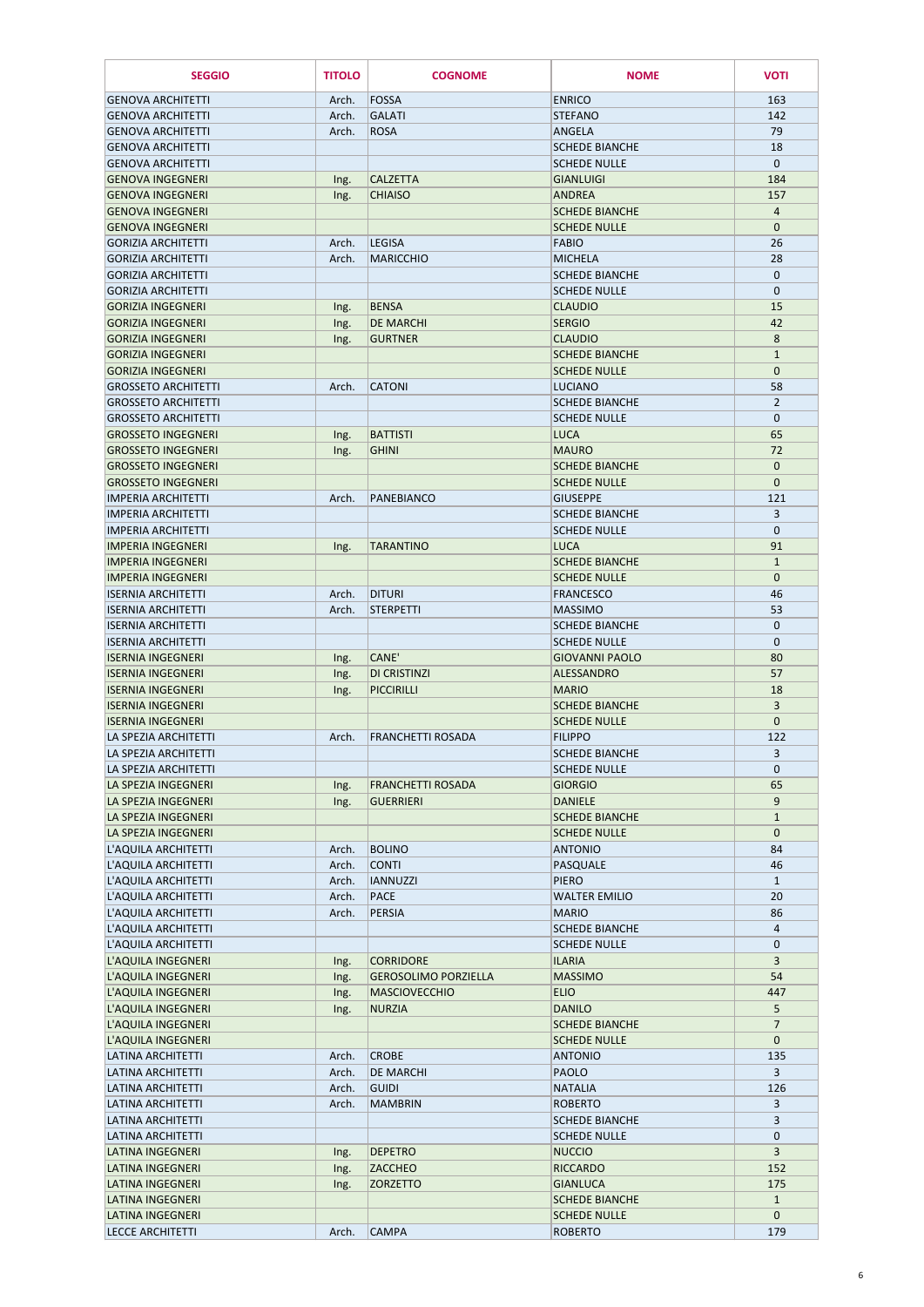| <b>SEGGIO</b>                                            | <b>TITOLO</b>  | <b>COGNOME</b>                     | <b>NOME</b>                                  | <b>VOTI</b>                 |
|----------------------------------------------------------|----------------|------------------------------------|----------------------------------------------|-----------------------------|
| <b>LECCE ARCHITETTI</b>                                  | Arch.          | <b>CATALANO</b>                    | <b>SERGIO</b>                                | $\overline{2}$              |
| <b>LECCE ARCHITETTI</b>                                  | Arch.          | <b>CAVALERA</b>                    | <b>MATTEO TOMMASO</b>                        | 10                          |
| <b>LECCE ARCHITETTI</b>                                  | Arch.          | D'APRILE                           | <b>ANTONIO</b>                               | 132                         |
| <b>LECCE ARCHITETTI</b>                                  | Arch.          | <b>FIORENTINO</b>                  | <b>MARIA PIA IRENE</b>                       | 186                         |
| <b>LECCE ARCHITETTI</b>                                  | Arch.          | <b>GRECO</b>                       | <b>FRANCESCO</b>                             | 33                          |
| <b>LECCE ARCHITETTI</b>                                  | Arch.          | <b>MERICO</b>                      | <b>MARIANO COSIMO</b>                        | 104                         |
| <b>LECCE ARCHITETTI</b>                                  | Arch.          | NICOLARDI                          | <b>MIRKO</b>                                 | $\overline{a}$              |
| <b>LECCE ARCHITETTI</b>                                  |                |                                    | <b>SCHEDE BIANCHE</b>                        | 5                           |
| <b>LECCE ARCHITETTI</b><br><b>LECCE INGEGNERI</b>        |                | <b>CATALDO</b>                     | <b>SCHEDE NULLE</b><br><b>MARCO</b>          | $\mathbf{0}$<br>344         |
| <b>LECCE INGEGNERI</b>                                   | Ing.<br>Ing.   | <b>DE FABRIZIO</b>                 | <b>LORENZO DANIELE</b>                       | 530                         |
| <b>LECCE INGEGNERI</b>                                   | Ing.           | <b>DE RICCARDIS</b>                | <b>ANDREA</b>                                | $\overline{2}$              |
| <b>LECCE INGEGNERI</b>                                   |                |                                    | <b>SCHEDE BIANCHE</b>                        | $\boldsymbol{9}$            |
| <b>LECCE INGEGNERI</b>                                   |                |                                    | <b>SCHEDE NULLE</b>                          | $\mathbf{0}$                |
| <b>LECCO ARCHITETTI</b>                                  | Arch.          | <b>CARMINATI</b>                   | <b>GIAMBATTISTA</b>                          | 42                          |
| <b>LECCO ARCHITETTI</b>                                  | Arch.          | <b>RUGHETTO</b>                    | <b>PAOLO</b>                                 | 174                         |
| <b>LECCO ARCHITETTI</b>                                  |                |                                    | <b>SCHEDE BIANCHE</b>                        | 8                           |
| <b>LECCO ARCHITETTI</b>                                  |                |                                    | <b>SCHEDE NULLE</b>                          | $\mathbf{0}$                |
| <b>LECCO INGEGNERI</b><br><b>LECCO INGEGNERI</b>         | Ing.<br>Ing.   | <b>BUIZZA</b><br><b>CLARELLI</b>   | <b>VINCENZO</b><br><b>SERGIO</b>             | 38<br>164                   |
| <b>LECCO INGEGNERI</b>                                   |                |                                    | <b>SCHEDE BIANCHE</b>                        | 5                           |
| <b>LECCO INGEGNERI</b>                                   |                |                                    | <b>SCHEDE NULLE</b>                          | $\mathbf{0}$                |
| LIVORNO ARCHITETTI                                       | Arch.          | <b>CINI</b>                        | <b>ROBERTA</b>                               | 100                         |
| LIVORNO ARCHITETTI                                       |                |                                    | <b>SCHEDE BIANCHE</b>                        | 5                           |
| LIVORNO ARCHITETTI                                       |                |                                    | <b>SCHEDE NULLE</b>                          | $\mathbf 0$                 |
| <b>LIVORNO INGEGNERI</b>                                 | Ing.           | <b>CIAPONI</b>                     | <b>GIOVANNI</b>                              | 75                          |
| <b>LIVORNO INGEGNERI</b>                                 | Ing.           | PAROLI                             | <b>GIULIO</b>                                | 119                         |
| <b>LIVORNO INGEGNERI</b><br><b>LIVORNO INGEGNERI</b>     |                |                                    | <b>SCHEDE BIANCHE</b><br><b>SCHEDE NULLE</b> | 10<br>$\mathbf{0}$          |
| LODI ARCHITETTI                                          | Arch.          | <b>GERI</b>                        | <b>MARCO</b>                                 | 9                           |
| <b>LODI ARCHITETTI</b>                                   | Arch.          | <b>SENZALARI</b>                   | <b>CESARE</b>                                | 56                          |
| <b>LODI ARCHITETTI</b>                                   |                |                                    | <b>SCHEDE BIANCHE</b>                        | $\overline{2}$              |
| <b>LODI ARCHITETTI</b>                                   |                |                                    | <b>SCHEDE NULLE</b>                          | $\mathbf 0$                 |
| <b>LODI INGEGNERI</b>                                    | Ing.           | <b>CALVI</b>                       | <b>ELENA</b>                                 | 13                          |
| <b>LODI INGEGNERI</b>                                    | Ing.           | <b>CARINI</b>                      | <b>ENRICO</b>                                | 29                          |
| <b>LODI INGEGNERI</b>                                    |                |                                    | <b>SCHEDE BIANCHE</b>                        | $\mathbf{1}$                |
| <b>LODI INGEGNERI</b><br><b>LUCCA ARCHITETTI</b>         | Arch.          | <b>STRANIERI</b>                   | <b>SCHEDE NULLE</b><br><b>PATRIZIA</b>       | $\mathbf{0}$<br>189         |
| LUCCA ARCHITETTI                                         |                |                                    | <b>SCHEDE BIANCHE</b>                        | $\overline{2}$              |
| LUCCA ARCHITETTI                                         |                |                                    | <b>SCHEDE NULLE</b>                          | $\mathbf 0$                 |
| <b>LUCCA INGEGNERI</b>                                   | Ing.           | <b>LENZI</b>                       | <b>STEFANO</b>                               | 175                         |
| <b>LUCCA INGEGNERI</b>                                   |                |                                    | <b>SCHEDE BIANCHE</b>                        | $\mathbf{1}$                |
| <b>LUCCA INGEGNERI</b>                                   |                |                                    | <b>SCHEDE NULLE</b>                          | $\mathbf{0}$                |
| <b>MACERATA ARCHITETTI</b>                               | Arch.          | <b>CANULLO</b>                     | <b>CLAUDIO</b>                               | 96                          |
| <b>MACERATA ARCHITETTI</b>                               | Arch.          | <b>DOMIZI</b>                      | <b>FRANCO</b>                                | 66                          |
| <b>MACERATA ARCHITETTI</b><br><b>MACERATA ARCHITETTI</b> |                |                                    | <b>SCHEDE BIANCHE</b><br><b>SCHEDE NULLE</b> | $\mathbf{1}$<br>$\mathbf 0$ |
| <b>MACERATA INGEGNERI</b>                                | Ing.           | <b>BRODOLINI</b>                   | <b>MARIO FRANCESCO</b>                       | 109                         |
| <b>MACERATA INGEGNERI</b>                                | Ing.           | <b>GOBBI</b>                       | <b>NICOLA</b>                                | 92                          |
| <b>MACERATA INGEGNERI</b>                                |                |                                    | <b>SCHEDE BIANCHE</b>                        | $\mathbf{1}$                |
| <b>MACERATA INGEGNERI</b>                                |                |                                    | <b>SCHEDE NULLE</b>                          | $\mathbf{0}$                |
| <b>MANTOVA ARCHITETTI</b>                                | Arch.          | VALENTI                            | ALESSANDRO                                   | 112                         |
| <b>MANTOVA ARCHITETTI</b>                                |                |                                    | <b>SCHEDE BIANCHE</b>                        | $\overline{4}$              |
| <b>MANTOVA ARCHITETTI</b>                                |                |                                    | <b>SCHEDE NULLE</b>                          | $\mathbf{0}$                |
| <b>MANTOVA INGEGNERI</b><br><b>MANTOVA INGEGNERI</b>     | Ing.           | FERRANTE                           | <b>TOMMASO</b><br><b>SCHEDE BIANCHE</b>      | 119<br>5                    |
| <b>MANTOVA INGEGNERI</b>                                 |                |                                    | <b>SCHEDE NULLE</b>                          | $\mathbf{0}$                |
| MASSA CARRARA ARCHITETTI                                 | Arch.          | <b>ANDREONI</b>                    | <b>MARCO</b>                                 | 6                           |
| MASSA CARRARA ARCHITETTI                                 | Arch.          | PREGLIASCO                         | <b>LUCA</b>                                  | 50                          |
| MASSA CARRARA ARCHITETTI                                 |                |                                    | <b>SCHEDE BIANCHE</b>                        | $\mathbf{0}$                |
| <b>MASSA CARRARA ARCHITETTI</b>                          |                |                                    | <b>SCHEDE NULLE</b>                          | $\mathbf 0$                 |
| <b>MASSA CARRARA INGEGNERI</b>                           | Ing.           | <b>DE FAZIO</b>                    | <b>CARLO</b>                                 | 62                          |
| MASSA CARRARA INGEGNERI                                  |                |                                    | <b>SCHEDE BIANCHE</b>                        | 4                           |
| MASSA CARRARA INGEGNERI                                  |                |                                    | <b>SCHEDE NULLE</b>                          | $\overline{0}$              |
| <b>MATERA ARCHITETTI</b><br><b>MATERA ARCHITETTI</b>     | Arch.<br>Arch. | <b>LIUZZI</b><br><b>PAOLICELLI</b> | <b>DOMENICO</b><br><b>MARICA</b>             | 59<br>84                    |
| <b>MATERA ARCHITETTI</b>                                 | Arch.          | <b>VOZZI</b>                       | <b>ANGELO</b>                                | 47                          |
| <b>MATERA ARCHITETTI</b>                                 |                |                                    | <b>SCHEDE BIANCHE</b>                        | $\mathbf{1}$                |
| <b>MATERA ARCHITETTI</b>                                 |                |                                    | <b>SCHEDE NULLE</b>                          | $\mathbf{0}$                |
| <b>MATERA INGEGNERI</b>                                  | Ing.           | <b>LAPACCIANA</b>                  | <b>GIUSEPPE</b>                              | 115                         |
| <b>MATERA INGEGNERI</b>                                  | Ing.           | <b>MARTINELLI</b>                  | <b>FRANCESCO</b>                             | 5                           |
| <b>MATERA INGEGNERI</b>                                  |                |                                    | <b>SCHEDE BIANCHE</b>                        | 0                           |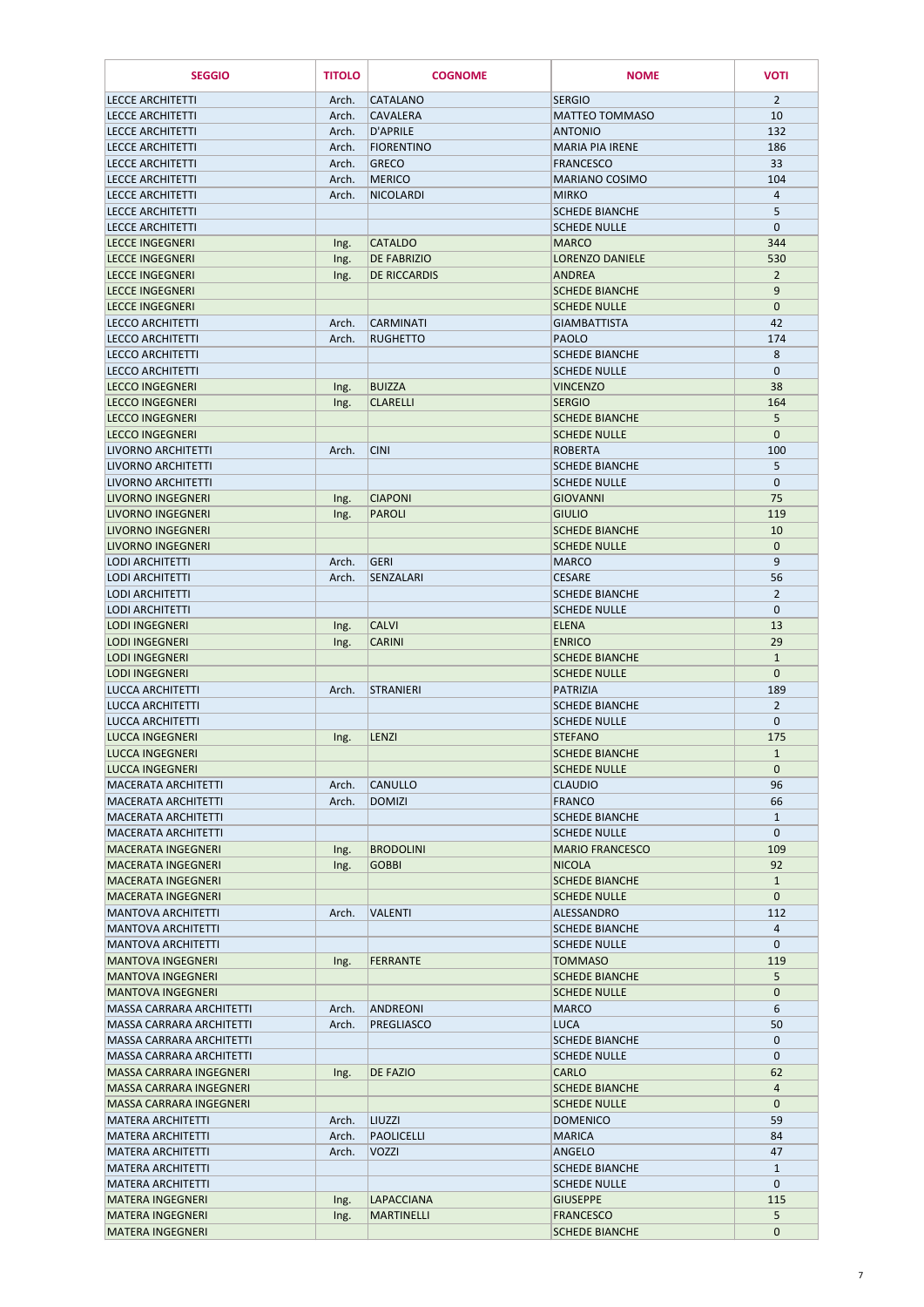| <b>SEGGIO</b>                                                        | <b>TITOLO</b>  | <b>COGNOME</b>                              | <b>NOME</b>                               | <b>VOTI</b>          |
|----------------------------------------------------------------------|----------------|---------------------------------------------|-------------------------------------------|----------------------|
| <b>MATERA INGEGNERI</b>                                              |                |                                             | <b>SCHEDE NULLE</b>                       | $\mathbf{0}$         |
| <b>MEDIO CAMPIDANO ARCHITETTI</b>                                    | Arch.          | <b>COLLU</b>                                | <b>GIULIA</b>                             | 13                   |
| <b>MEDIO CAMPIDANO ARCHITETTI</b>                                    | Arch.          | <b>CORONGIU</b>                             | <b>EFISIO</b>                             | 6                    |
| <b>MEDIO CAMPIDANO ARCHITETTI</b>                                    |                |                                             | <b>SCHEDE BIANCHE</b>                     | $\mathbf{0}$         |
| <b>MEDIO CAMPIDANO ARCHITETTI</b>                                    |                |                                             | <b>SCHEDE NULLE</b>                       | $\mathbf 0$          |
| <b>MEDIO CAMPIDANO INGEGNERI</b><br><b>MEDIO CAMPIDANO INGEGNERI</b> | Ing.           | <b>PIRAS</b><br><b>PIRAS</b>                | <b>MASSIMILIANO</b><br><b>NARCISO</b>     | 43<br>30             |
| <b>MEDIO CAMPIDANO INGEGNERI</b>                                     | Ing.           |                                             | <b>SCHEDE BIANCHE</b>                     | $\mathbf{0}$         |
| <b>MEDIO CAMPIDANO INGEGNERI</b>                                     |                |                                             | <b>SCHEDE NULLE</b>                       | $\boldsymbol{0}$     |
| <b>MESSINA ARCHITETTI</b>                                            | Arch.          | <b>CALIGIORE</b>                            | <b>ANTONIO</b>                            | 166                  |
| <b>MESSINA ARCHITETTI</b>                                            | Arch.          | PALAMARA                                    | <b>MICHELE</b>                            | 174                  |
| <b>MESSINA ARCHITETTI</b>                                            | Arch.          | <b>ZAPPIA</b>                               | <b>SERGIO</b>                             | 161                  |
| <b>MESSINA ARCHITETTI</b>                                            |                |                                             | <b>SCHEDE BIANCHE</b>                     | 8                    |
| <b>MESSINA ARCHITETTI</b>                                            |                |                                             | <b>SCHEDE NULLE</b>                       | $\mathbf{0}$         |
| <b>MESSINA INGEGNERI</b>                                             | Ing.           | <b>MIRENDA</b>                              | <b>GIANLUCA</b>                           | 417                  |
| <b>MESSINA INGEGNERI</b>                                             | Ing.           | <b>SCIACCA</b>                              | <b>SALVATORE GIUSEPPE</b>                 | 278                  |
| <b>MESSINA INGEGNERI</b>                                             |                |                                             | <b>SCHEDE BIANCHE</b>                     | 18                   |
| <b>MESSINA INGEGNERI</b>                                             |                |                                             | <b>SCHEDE NULLE</b>                       | $\mathbf{0}$         |
| <b>MILANO ARCHITETTI</b>                                             | Arch.          | <b>AGATA GIANNOCCARI</b><br><b>ASCOLESE</b> | <b>GIUSEPPE</b>                           | 56                   |
| <b>MILANO ARCHITETTI</b><br><b>MILANO ARCHITETTI</b>                 | Arch.<br>Arch. | <b>BERNINI</b>                              | <b>VITO ILARIO</b><br><b>RITA</b>         | 47<br>395            |
| <b>MILANO ARCHITETTI</b>                                             | Arch.          | <b>BOSCIANO</b>                             | <b>ELENA</b>                              | 52                   |
| <b>MILANO ARCHITETTI</b>                                             | Arch.          | DAVI'                                       | <b>DAVIDE ALFREDO</b>                     | 117                  |
| <b>MILANO ARCHITETTI</b>                                             | Arch.          | <b>FERRADINI</b>                            | <b>SIMONA</b>                             | 349                  |
| <b>MILANO ARCHITETTI</b>                                             | Arch.          | <b>FRAGNITO</b>                             | <b>ANDREA</b>                             | 85                   |
| <b>MILANO ARCHITETTI</b>                                             | Arch.          | <b>MICOTTI</b>                              | <b>GAUDENZIO</b>                          | 28                   |
| <b>MILANO ARCHITETTI</b>                                             | Arch.          | <b>MONTAFIA</b>                             | <b>PAOLO</b>                              | 31                   |
| <b>MILANO ARCHITETTI</b>                                             | Arch.          | PADOVANO                                    | <b>LUCA GIUSEPPE</b>                      | 15                   |
| <b>MILANO ARCHITETTI</b>                                             | Arch.          | PARRELLO                                    | <b>CATFRINA</b>                           | 191                  |
| <b>MILANO ARCHITETTI</b>                                             | Arch.          | RIBONI                                      | <b>UMBERTO RAFFAELE</b>                   | 34                   |
| <b>MILANO ARCHITETTI</b>                                             | Arch.          | <b>SCANDROGLIO</b>                          | ANNALISA                                  | 232                  |
| <b>MILANO ARCHITETTI</b>                                             |                |                                             | <b>SCHEDE BIANCHE</b>                     | 53                   |
| <b>MILANO ARCHITETTI</b>                                             |                |                                             | <b>SCHEDE NULLE</b>                       | $\mathbf{0}$         |
| <b>MILANO INGEGNERI</b>                                              | Ing.           | <b>ALBANO</b>                               | <b>DANIELE ANGELO</b>                     | 16                   |
| <b>MILANO INGEGNERI</b>                                              | Ing.           | D'AGOSTINO                                  | <b>MATTEO</b>                             | 23                   |
| <b>MILANO INGEGNERI</b><br><b>MILANO INGEGNERI</b>                   | Ing.           | <b>DONADIO</b><br>DURE'                     | <b>ARTURO FRANCO LUIGI</b><br><b>LUCA</b> | 38<br>22             |
| <b>MILANO INGEGNERI</b>                                              | Ing.<br>Ing.   | FAGIOLI                                     | SILVIA ANTONIA VIRGINIA                   | 933                  |
| <b>MILANO INGEGNERI</b>                                              | Ing.           | <b>PAGLIETTI</b>                            | <b>CARLO</b>                              | 26                   |
| <b>MILANO INGEGNERI</b>                                              |                |                                             | <b>SCHEDE BIANCHE</b>                     | 16                   |
| <b>MILANO INGEGNERI</b>                                              |                |                                             | <b>SCHEDE NULLE</b>                       | $\mathbf{0}$         |
| <b>MODENA ARCHITETTI</b>                                             | Arch.          | <b>CASARI</b>                               | <b>MATTEO</b>                             | 23                   |
| <b>MODENA ARCHITETTI</b>                                             | Arch.          | <b>LEONE</b>                                | <b>NATALIA</b>                            | 112                  |
| <b>MODENA ARCHITETTI</b>                                             | Arch.          | <b>LIBERI</b>                               | UGO                                       | 52                   |
| <b>MODENA ARCHITETTI</b>                                             |                |                                             | <b>SCHEDE BIANCHE</b>                     | 4                    |
| <b>MODENA ARCHITETTI</b>                                             |                |                                             | <b>SCHEDE NULLE</b>                       | $\mathbf{0}$         |
| <b>MODENA INGEGNERI</b>                                              | Ing.           | GAMBUZZI                                    | <b>AUGUSTO</b>                            | 149                  |
| <b>MODENA INGEGNERI</b>                                              | Ing.           | PINI                                        | <b>GIORGIO</b>                            | 9                    |
| <b>MODENA INGEGNERI</b>                                              | Ing.           | <b>SBROZZI</b>                              | <b>MARIO</b>                              | 138                  |
| <b>MODENA INGEGNERI</b><br><b>MODENA INGEGNERI</b>                   | Ing.           | VENTURELLI                                  | <b>GIANCARLO</b><br><b>SCHEDE BIANCHE</b> | 11<br>$\overline{3}$ |
| <b>MODENA INGEGNERI</b>                                              |                |                                             | <b>SCHEDE NULLE</b>                       | $\mathbf{0}$         |
| MONZA-BRIANZA ARCHITETTI                                             | Arch.          | <b>BOGA</b>                                 | <b>MARCO MARIA</b>                        | 29                   |
| MONZA-BRIANZA ARCHITETTI                                             | Arch.          | <b>BORGONOVO</b>                            | <b>CLAUDIA MARIA</b>                      | 205                  |
| MONZA-BRIANZA ARCHITETTI                                             | Arch.          | <b>COLOMBO</b>                              | <b>CORRADO</b>                            | 183                  |
| MONZA-BRIANZA ARCHITETTI                                             | Arch.          | <b>VALENTE</b>                              | <b>GIUSI</b>                              | 8                    |
| MONZA-BRIANZA ARCHITETTI                                             |                |                                             | <b>SCHEDE BIANCHE</b>                     | 5                    |
| MONZA-BRIANZA ARCHITETTI                                             |                |                                             | <b>SCHEDE NULLE</b>                       | $\mathbf{0}$         |
| MONZA-BRIANZA INGEGNERI                                              | Ing.           | <b>BERTANI</b>                              | <b>CLAUDIO</b>                            | 190                  |
| MONZA-BRIANZA INGEGNERI                                              | Ing.           | <b>VIMERCATI</b>                            | <b>MARTA</b>                              | 88                   |
| MONZA-BRIANZA INGEGNERI                                              |                |                                             | <b>SCHEDE BIANCHE</b>                     | $\mathbf{1}$         |
| MONZA-BRIANZA INGEGNERI                                              |                |                                             | <b>SCHEDE NULLE</b>                       | $\mathbf{0}$         |
| <b>NAPOLI ARCHITETTI</b>                                             | Arch.          | <b>MIGLIACCIO</b>                           | <b>FRANCESCO SAVERIO</b>                  | $\overline{2}$       |
| <b>NAPOLI ARCHITETTI</b><br><b>NAPOLI ARCHITETTI</b>                 | Arch.<br>Arch. | <b>OLIVA</b><br>PALOMBELLA                  | <b>GIUSEPPE</b><br><b>MARIA GIELLA</b>    | 5<br>32              |
| <b>NAPOLI ARCHITETTI</b>                                             | Arch.          | <b>PISCOPO</b>                              | <b>GENNARO</b>                            | 11                   |
| <b>NAPOLI ARCHITETTI</b>                                             | Arch.          | <b>POLICHETTI</b>                           | <b>GENNARO</b>                            | 444                  |
| <b>NAPOLI ARCHITETTI</b>                                             | Arch.          | <b>TEDESCHI</b>                             | <b>FRANCESCO</b>                          | 11                   |
| <b>NAPOLI ARCHITETTI</b>                                             | Arch.          | <b>VISONE</b>                               | <b>BENIAMINO</b>                          | 523                  |
| <b>NAPOLI ARCHITETTI</b>                                             |                |                                             | <b>SCHEDE BIANCHE</b>                     | 9                    |
| <b>NAPOLI ARCHITETTI</b>                                             |                |                                             | <b>SCHEDE NULLE</b>                       | $\mathbf{0}$         |
| <b>NAPOLI INGEGNERI</b>                                              | Ing.           | <b>AMENDOLA</b>                             | <b>ANGELO</b>                             | $\mathbf 0$          |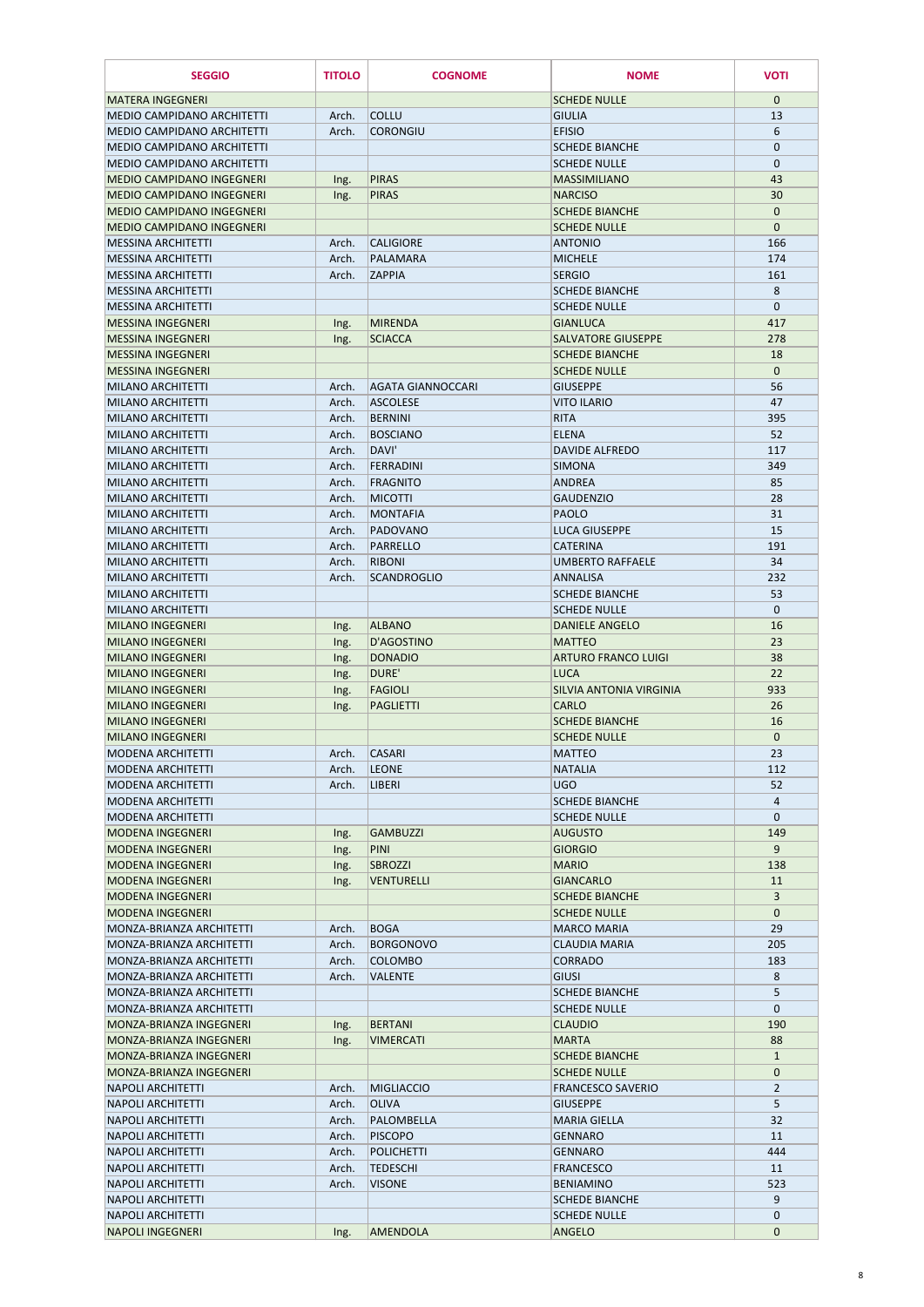| <b>SEGGIO</b>                                                  | <b>TITOLO</b>  | <b>COGNOME</b>                  | <b>NOME</b>                                  | <b>VOTI</b>                   |
|----------------------------------------------------------------|----------------|---------------------------------|----------------------------------------------|-------------------------------|
| <b>NAPOLI INGEGNERI</b>                                        | Ing.           | <b>CIPRIANO</b>                 | <b>FRANCESCO</b>                             | 33                            |
| <b>NAPOLI INGEGNERI</b>                                        | Ing.           | <b>DE MAIO</b>                  | <b>ANDREA</b>                                | 739                           |
| <b>NAPOLI INGEGNERI</b>                                        | Ing.           | <b>DE ROSA</b>                  | <b>RAFFAELE</b>                              | 350                           |
| <b>NAPOLI INGEGNERI</b>                                        | Ing.           | <b>NOTARO</b>                   | <b>GIACOMO</b>                               | $\mathbf{1}$                  |
| <b>NAPOLI INGEGNERI</b><br><b>NAPOLI INGEGNERI</b>             | Ing.<br>Ing.   | <b>POLIDORO</b><br><b>RUMMO</b> | <b>RAIMONDO</b><br><b>FRANCESCO</b>          | 3<br>3                        |
| <b>NAPOLI INGEGNERI</b>                                        | Ing.           | <b>SCOGNAMIGLIO</b>             | <b>MICHELE</b>                               | $\mathbf 0$                   |
| <b>NAPOLI INGEGNERI</b>                                        | Ing.           | <b>VINCI</b>                    | <b>LUIGI</b>                                 | 223                           |
| <b>NAPOLI INGEGNERI</b>                                        |                |                                 | <b>SCHEDE BIANCHE</b>                        | 5                             |
| <b>NAPOLI INGEGNERI</b>                                        |                |                                 | <b>SCHEDE NULLE</b>                          | $\mathbf{0}$                  |
| <b>NOVARA ARCHITETTI</b><br><b>NOVARA ARCHITETTI</b>           | Arch.<br>Arch. | FERRARI<br><b>GRIGNASCHI</b>    | <b>MARINO</b><br><b>FERNANDO</b>             | 15<br>146                     |
| <b>NOVARA ARCHITETTI</b>                                       |                |                                 | <b>SCHEDE BIANCHE</b>                        | $\mathbf{1}$                  |
| <b>NOVARA ARCHITETTI</b>                                       |                |                                 | <b>SCHEDE NULLE</b>                          | $\mathbf 0$                   |
| <b>NOVARA INGEGNERI</b>                                        | Ing.           | <b>PECORARO</b>                 | <b>STEFANO</b>                               | 9                             |
| <b>NOVARA INGEGNERI</b>                                        | Ing.           | <b>RIBONI</b>                   | <b>MAURIZIO</b>                              | 144                           |
| <b>NOVARA INGEGNERI</b><br><b>NOVARA INGEGNERI</b>             | Ing.           | <b>TEMPORELLI</b>               | <b>MASSIMO</b><br><b>SCHEDE BIANCHE</b>      | $\,8\,$<br>$\mathbf 0$        |
| <b>NOVARA INGEGNERI</b>                                        |                |                                 | <b>SCHEDE NULLE</b>                          | $\mathbf{0}$                  |
| <b>NUORO ARCHITETTI</b>                                        | Arch.          | <b>PORCU</b>                    | <b>MARCO</b>                                 | 33                            |
| <b>NUORO ARCHITETTI</b>                                        |                |                                 | <b>SCHEDE BIANCHE</b>                        | $\mathbf{1}$                  |
| <b>NUORO ARCHITETTI</b>                                        |                |                                 | <b>SCHEDE NULLE</b>                          | $\mathbf 0$                   |
| <b>NUORO INGEGNERI</b>                                         | Ing.           | <b>MUREDDU</b>                  | <b>PEPPINO</b>                               | 83                            |
| <b>NUORO INGEGNERI</b><br><b>NUORO INGEGNERI</b>               | Ing.           | <b>PINTORE</b>                  | <b>CLAUDIO</b><br><b>SCHEDE BIANCHE</b>      | 51<br>3                       |
| <b>NUORO INGEGNERI</b>                                         |                |                                 | <b>SCHEDE NULLE</b>                          | $\mathbf 0$                   |
| <b>OGLIASTRA ARCHITETTI</b>                                    | Arch.          | <b>PRESTIFILIPPO</b>            | <b>CINZIA</b>                                | 19                            |
| <b>OGLIASTRA ARCHITETTI</b>                                    |                |                                 | <b>SCHEDE BIANCHE</b>                        | 3                             |
| <b>OGLIASTRA ARCHITETTI</b>                                    |                |                                 | <b>SCHEDE NULLE</b>                          | $\pmb{0}$                     |
| OGLIASTRA INGEGNERI<br><b>OGLIASTRA INGEGNERI</b>              | Ing.           | <b>CHESSA</b>                   | <b>LUIGI</b><br><b>SCHEDE BIANCHE</b>        | 41<br>$\mathbf{1}$            |
| <b>OGLIASTRA INGEGNERI</b>                                     |                |                                 | <b>SCHEDE NULLE</b>                          | $\mathbf{0}$                  |
| <b>OLBIA-TEMPIO ARCHITETTI</b>                                 | Arch.          | <b>NAVONE</b>                   | <b>STEFANO</b>                               | 103                           |
| <b>OLBIA-TEMPIO ARCHITETTI</b>                                 |                |                                 | <b>SCHEDE BIANCHE</b>                        | $\mathbf{1}$                  |
| <b>OLBIA-TEMPIO ARCHITETTI</b>                                 |                |                                 | <b>SCHEDE NULLE</b>                          | $\mathbf 0$                   |
| <b>OLBIA-TEMPIO INGEGNERI</b><br><b>OLBIA-TEMPIO INGEGNERI</b> | Ing.           | <b>BITTU</b>                    | <b>PAOLO</b>                                 | 21<br>35                      |
| <b>OLBIA-TEMPIO INGEGNERI</b>                                  | Ing.           | <b>TANCREDI</b>                 | <b>ANGELO MARIO</b><br><b>SCHEDE BIANCHE</b> | $\mathbf{0}$                  |
| <b>OLBIA-TEMPIO INGEGNERI</b>                                  |                |                                 | <b>SCHEDE NULLE</b>                          | $\mathbf 0$                   |
| <b>ORISTANO ARCHITETTI</b>                                     | Arch.          | <b>LOCHI</b>                    | <b>GIANCARLO</b>                             | 68                            |
| <b>ORISTANO ARCHITETTI</b>                                     | Arch.          | <b>MANCA</b>                    | <b>GABRIELE</b>                              | 20                            |
| <b>ORISTANO ARCHITETTI</b>                                     | Arch.          | <b>MEREU</b>                    | <b>FEDERICA</b>                              | $\mathbf 0$                   |
| <b>ORISTANO ARCHITETTI</b><br><b>ORISTANO ARCHITETTI</b>       | Arch.          | <b>SANNA</b>                    | <b>ROSSELLA</b><br><b>SCHEDE BIANCHE</b>     | $\mathbf{1}$<br>$\mathbf{1}$  |
| <b>ORISTANO ARCHITETTI</b>                                     |                |                                 | <b>SCHEDE NULLE</b>                          | $\mathbf 0$                   |
| <b>ORISTANO INGEGNERI</b>                                      | Ing.           | <b>ABIS</b>                     | <b>MASSIMO</b>                               | 75                            |
| <b>ORISTANO INGEGNERI</b>                                      |                |                                 | <b>SCHEDE BIANCHE</b>                        | $\mathbf 0$                   |
| <b>ORISTANO INGEGNERI</b><br>PADOVA ARCHITETTI                 |                | <b>BERTOGNO</b>                 | <b>SCHEDE NULLE</b>                          | $\mathbf 0$<br>$\overline{7}$ |
| PADOVA ARCHITETTI                                              | Arch.<br>Arch. | <b>GALEAZZO</b>                 | <b>MAURIZIO</b><br><b>GIORGIO</b>            | 46                            |
| <b>PADOVA ARCHITETTI</b>                                       | Arch.          | <b>MARZOLA</b>                  | <b>MAURIZIO</b>                              | 148                           |
| PADOVA ARCHITETTI                                              | Arch.          | <b>MONTIN</b>                   | LILIANA                                      | 273                           |
| PADOVA ARCHITETTI                                              |                |                                 | <b>SCHEDE BIANCHE</b>                        | 3                             |
| PADOVA ARCHITETTI<br><b>PADOVA INGEGNERI</b>                   |                | <b>BELVISO</b>                  | <b>SCHEDE NULLE</b>                          | $\mathbf 0$                   |
| <b>PADOVA INGEGNERI</b>                                        | Ing.<br>Ing.   | <b>BETTELLA</b>                 | <b>GIOVANNI</b><br><b>GABRIELE</b>           | 10<br>14                      |
| <b>PADOVA INGEGNERI</b>                                        | Ing.           | <b>MATTEOTTI</b>                | <b>GIOVANNI BATTISTA</b>                     | 21                            |
| <b>PADOVA INGEGNERI</b>                                        | Ing.           | SANFILIPPO                      | <b>MICHELE</b>                               | 71                            |
| <b>PADOVA INGEGNERI</b>                                        | Ing.           | <b>TORTORELLI</b>               | <b>MAURO</b>                                 | 109                           |
| PADOVA INGEGNERI                                               | Ing.           | <b>TUROLLA</b>                  | <b>LEONARDO</b>                              | 116                           |
| <b>PADOVA INGEGNERI</b><br><b>PADOVA INGEGNERI</b>             |                |                                 | <b>SCHEDE BIANCHE</b><br><b>SCHEDE NULLE</b> | 11<br>$\mathbf{0}$            |
| <b>PALERMO ARCHITETTI</b>                                      | Arch.          | <b>AZZOLINA</b>                 | <b>GIOVANNI</b>                              | 5                             |
| <b>PALERMO ARCHITETTI</b>                                      | Arch.          | <b>BONANNO</b>                  | <b>DARIO</b>                                 | 373                           |
| <b>PALERMO ARCHITETTI</b>                                      | Arch.          | <b>NICOSIA</b>                  | <b>EMANUELE</b>                              | 362                           |
| PALERMO ARCHITETTI                                             | Arch.          | <b>PURPURA</b>                  | <b>DOMENICO</b>                              | 94                            |
| PALERMO ARCHITETTI<br><b>PALERMO ARCHITETTI</b>                |                |                                 | <b>SCHEDE BIANCHE</b><br><b>SCHEDE NULLE</b> | 11<br>$\mathbf{0}$            |
| <b>PALERMO INGEGNERI</b>                                       | Ing.           | CIMO'                           | <b>ANTONINO</b>                              | 361                           |
| <b>PALERMO INGEGNERI</b>                                       | Ing.           | <b>FARAONE</b>                  | <b>PIETRO</b>                                | 453                           |
| <b>PALERMO INGEGNERI</b>                                       |                |                                 | <b>SCHEDE BIANCHE</b>                        | 5                             |
| PALERMO INGEGNERI                                              |                |                                 | <b>SCHEDE NULLE</b>                          | $\pmb{0}$                     |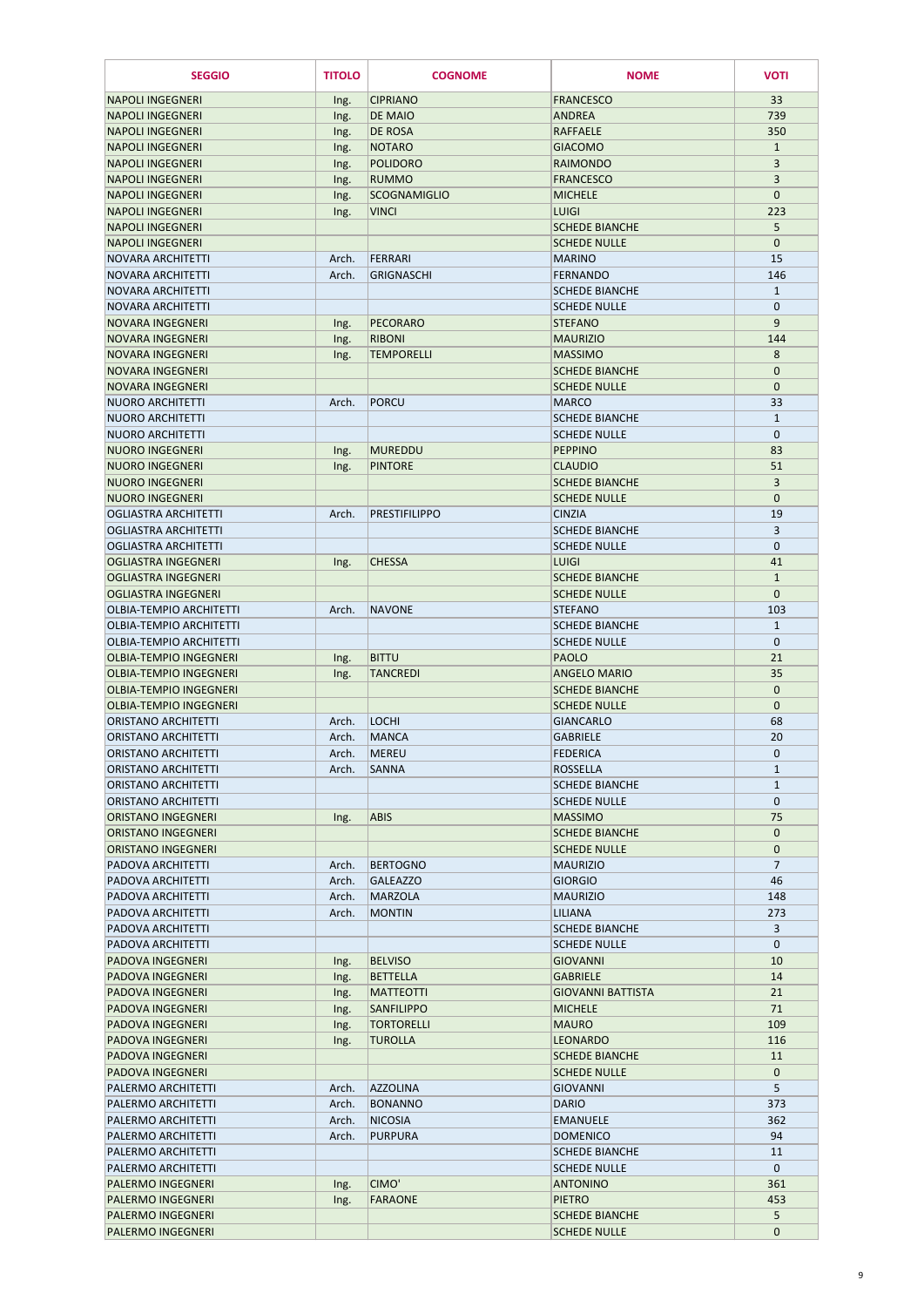| <b>SEGGIO</b>                                      | <b>TITOLO</b>  | <b>COGNOME</b>                       | <b>NOME</b>                              | <b>VOTI</b>           |
|----------------------------------------------------|----------------|--------------------------------------|------------------------------------------|-----------------------|
| PARMA ARCHITETTI                                   | Arch.          | <b>BARBACINI</b>                     | <b>ILARIA</b>                            | 223                   |
| PARMA ARCHITETTI                                   |                |                                      | <b>SCHEDE BIANCHE</b>                    | $\mathbf{1}$          |
| <b>PARMA ARCHITETTI</b>                            |                |                                      | <b>SCHEDE NULLE</b>                      | $\mathbf{0}$          |
| <b>PARMA INGEGNERI</b>                             | Ing.           | <b>AVANZINI</b>                      | <b>GIORGIO</b>                           | 39                    |
| <b>PARMA INGEGNERI</b>                             | Ing.           | <b>GRIGNAFFINI</b>                   | <b>FULVIO</b>                            | 103                   |
| <b>PARMA INGEGNERI</b>                             | Ing.           | <b>MEDIOLI</b>                       | <b>RICCARDO</b>                          | 16                    |
| <b>PARMA INGEGNERI</b><br><b>PARMA INGEGNERI</b>   | Ing.<br>Ing.   | <b>REGGIANI</b><br><b>ZATTI</b>      | <b>STEFANO</b><br><b>FRANCO</b>          | 8<br>19               |
| <b>PARMA INGEGNERI</b>                             |                |                                      | <b>SCHEDE BIANCHE</b>                    | 4                     |
| <b>PARMA INGEGNERI</b>                             |                |                                      | <b>SCHEDE NULLE</b>                      | $\mathbf{0}$          |
| PAVIA ARCHITETTI                                   | Arch.          | <b>MARCHESI</b>                      | PAOLO                                    | 166                   |
| PAVIA ARCHITETTI                                   |                |                                      | <b>SCHEDE BIANCHE</b>                    | $\overline{2}$        |
| PAVIA ARCHITETTI                                   |                |                                      | <b>SCHEDE NULLE</b>                      | $\mathbf 0$           |
| <b>PAVIA INGEGNERI</b>                             | Ing.           | <b>CARACCIOLO</b>                    | <b>AGOSTINA</b>                          | 33                    |
| <b>PAVIA INGEGNERI</b>                             | Ing.           | <b>MONTAGNA</b>                      | <b>ROBERTO</b>                           | 247                   |
| <b>PAVIA INGEGNERI</b>                             |                |                                      | <b>SCHEDE BIANCHE</b>                    | $\overline{7}$        |
| <b>PAVIA INGEGNERI</b>                             |                |                                      | <b>SCHEDE NULLE</b>                      | $\mathbf{0}$          |
| PERUGIA ARCHITETTI                                 | Arch.          | <b>BEDDINI</b>                       | LUCIANO                                  | 14                    |
| PERUGIA ARCHITETTI<br>PERUGIA ARCHITETTI           | Arch.<br>Arch. | DI NICOLA<br><b>MATCOVICH</b>        | <b>SERGIO</b><br><b>ANDREA</b>           | 4<br>94               |
| PERUGIA ARCHITETTI                                 | Arch.          | <b>SCAPICCHI</b>                     | <b>MARCO</b>                             | 17                    |
| PERUGIA ARCHITETTI                                 | Arch.          | <b>TINI BRUNOZZI</b>                 | <b>ANNA</b>                              | 68                    |
| PERUGIA ARCHITETTI                                 |                |                                      | <b>SCHEDE BIANCHE</b>                    | $\mathbf{1}$          |
| <b>PERUGIA ARCHITETTI</b>                          |                |                                      | <b>SCHEDE NULLE</b>                      | $\mathbf{0}$          |
| <b>PERUGIA INGEGNERI</b>                           | Ing.           | <b>CORNELI</b>                       | <b>CESARE</b>                            | 371                   |
| <b>PERUGIA INGEGNERI</b>                           |                |                                      | <b>SCHEDE BIANCHE</b>                    | 6                     |
| <b>PERUGIA INGEGNERI</b>                           |                |                                      | <b>SCHEDE NULLE</b>                      | $\mathbf 0$           |
| PESARO URBINO ARCHITETTI                           | Arch.          | <b>D'ERRICO</b>                      | <b>SERGIO</b>                            | 100                   |
| PESARO URBINO ARCHITETTI                           |                |                                      | <b>SCHEDE BIANCHE</b>                    | $\mathbf{1}$          |
| PESARO URBINO ARCHITETTI                           |                |                                      | <b>SCHEDE NULLE</b>                      | $\mathbf 0$           |
| PESARO URBINO INGEGNERI<br>PESARO URBINO INGEGNERI | Ing.           | <b>MORSIANI</b>                      | <b>RENATO</b><br><b>SCHEDE BIANCHE</b>   | 157<br>$\overline{7}$ |
| PESARO URBINO INGEGNERI                            |                |                                      | <b>SCHEDE NULLE</b>                      | $\mathbf{0}$          |
| PESCARA ARCHITETTI                                 | Arch.          | <b>D'ANGELO</b>                      | GIANLUIGI                                | 200                   |
| PESCARA ARCHITETTI                                 | Arch.          | <b>PERSICHITTI</b>                   | <b>ITALO</b>                             | 8                     |
| PESCARA ARCHITETTI                                 |                |                                      | <b>SCHEDE BIANCHE</b>                    | 6                     |
| PESCARA ARCHITETTI                                 |                |                                      | <b>SCHEDE NULLE</b>                      | $\mathbf 0$           |
| PESCARA INGEGNERI                                  | Ing.           | <b>CENTORAME</b>                     | SANDRO                                   | 25                    |
| PESCARA INGEGNERI                                  | Ing.           | <b>DE MARCO</b>                      | <b>CESARE AUGUSTO</b>                    | 3                     |
| PESCARA INGEGNERI                                  | Ing.           | <b>MARANO</b>                        | <b>CORRADO</b>                           | 9                     |
| <b>PESCARA INGEGNERI</b>                           | Ing.           | <b>ROSSI</b>                         | <b>MICHELINO</b>                         | 110                   |
| PESCARA INGEGNERI<br>PESCARA INGEGNERI             | Ing.           | <b>VICARETTI</b>                     | <b>MAURIZIO</b><br><b>SCHEDE BIANCHE</b> | 112<br>$\mathbf{1}$   |
| PESCARA INGEGNERI                                  |                |                                      | <b>SCHEDE NULLE</b>                      | $\mathbf 0$           |
| PIACENZA ARCHITETTI                                | Arch.          | FERRARI                              | <b>ALINA</b>                             | 34                    |
| PIACENZA ARCHITETTI                                | Arch.          | <b>GORRA</b>                         | <b>LUIGI</b>                             | 48                    |
| PIACENZA ARCHITETTI                                | Arch.          | <b>PISTOCCO</b>                      | FRANCO                                   | 8                     |
| PIACENZA ARCHITETTI                                |                |                                      | <b>SCHEDE BIANCHE</b>                    | $\mathbf 0$           |
| PIACENZA ARCHITETTI                                |                |                                      | <b>SCHEDE NULLE</b>                      | $\mathbf 0$           |
| PIACENZA INGEGNERI                                 | Ing.           | <b>CARINI</b>                        | <b>SILVIO</b>                            | 62                    |
| PIACENZA INGEGNERI                                 | Ing.           | <b>FREDA</b>                         | <b>SABRINA</b>                           | 13                    |
| PIACENZA INGEGNERI                                 |                |                                      | <b>SCHEDE BIANCHE</b>                    | $\mathbf 0$           |
| PIACENZA INGEGNERI                                 |                |                                      | <b>SCHEDE NULLE</b>                      | $\mathbf{0}$          |
| PISA ARCHITETTI<br>PISA ARCHITETTI                 | Arch.<br>Arch. | <b>LINCIANO</b><br><b>MUSCATELLO</b> | <b>ALBERTINO</b><br><b>ERNESTO</b>       | 179<br>12             |
| PISA ARCHITETTI                                    |                |                                      | <b>SCHEDE BIANCHE</b>                    | $\overline{2}$        |
| PISA ARCHITETTI                                    |                |                                      | <b>SCHEDE NULLE</b>                      | $\mathbf 0$           |
| <b>PISA INGEGNERI</b>                              | Ing.           | <b>BETTI</b>                         | <b>RICCARDO</b>                          | 182                   |
| <b>PISA INGEGNERI</b>                              | Ing.           | <b>BINI VERONA</b>                   | <b>FRANCESCO</b>                         | 16                    |
| PISA INGEGNERI                                     | Ing.           | <b>COTRONEO</b>                      | <b>ANTONIO</b>                           | 5                     |
| <b>PISA INGEGNERI</b>                              | Ing.           | <b>FOCHI</b>                         | <b>FILIPPO</b>                           | 21                    |
| <b>PISA INGEGNERI</b>                              |                |                                      | <b>SCHEDE BIANCHE</b>                    | 5                     |
| PISA INGEGNERI                                     |                |                                      | <b>SCHEDE NULLE</b>                      | $\mathbf 0$           |
| <b>PISTOIA ARCHITETTI</b>                          | Arch.          | <b>CAGGIANO</b>                      | <b>PAOLO</b>                             | 175                   |
| PISTOIA ARCHITETTI                                 |                |                                      | <b>SCHEDE BIANCHE</b>                    | $\overline{3}$        |
| PISTOIA ARCHITETTI<br>PISTOIA INGEGNERI            |                | <b>ATTALA</b>                        | <b>SCHEDE NULLE</b><br><b>MARIO</b>      | $\mathbf 0$           |
| PISTOIA INGEGNERI                                  | Ing.<br>Ing.   | <b>NESI</b>                          | <b>DANIELE</b>                           | 31<br>30              |
| <b>PISTOIA INGEGNERI</b>                           | Ing.           | PAGANELLI                            | <b>SIMONE</b>                            | 9                     |
| PISTOIA INGEGNERI                                  | Ing.           | <b>VIENNI</b>                        | <b>LUCA</b>                              | 68                    |
| <b>PISTOIA INGEGNERI</b>                           |                |                                      | <b>SCHEDE BIANCHE</b>                    | $\mathbf{1}$          |
| PISTOIA INGEGNERI                                  |                |                                      | <b>SCHEDE NULLE</b>                      | 0                     |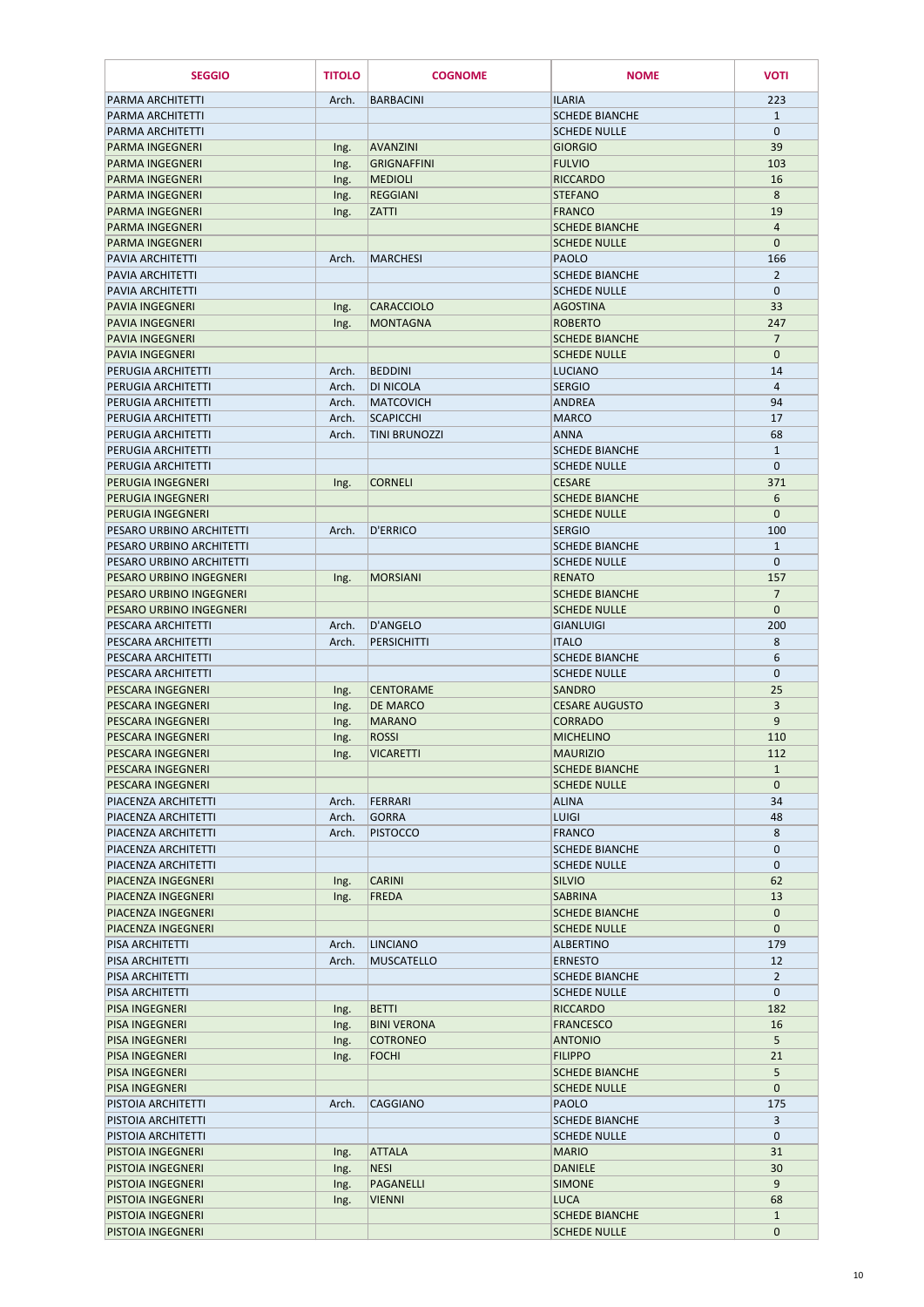| <b>SEGGIO</b>                                                    | <b>TITOLO</b>  | <b>COGNOME</b>                 | <b>NOME</b>                                   | <b>VOTI</b>          |
|------------------------------------------------------------------|----------------|--------------------------------|-----------------------------------------------|----------------------|
| PORDENONE ARCHITETTI                                             | Arch.          | <b>COLIN</b>                   | <b>STEFANO</b>                                | 174                  |
| PORDENONE ARCHITETTI                                             |                |                                | <b>SCHEDE BIANCHE</b>                         | $\mathbf{1}$         |
| PORDENONE ARCHITETTI                                             |                |                                | <b>SCHEDE NULLE</b>                           | $\mathbf{0}$         |
| PORDENONE INGEGNERI                                              | Ing.           | <b>DERIN</b>                   | <b>MARIA JACQUELINE</b>                       | 8                    |
| <b>PORDENONE INGEGNERI</b>                                       | Ing.           | <b>FORMAIO</b>                 | <b>GIUSEPPE</b>                               | 72                   |
| <b>PORDENONE INGEGNERI</b>                                       | Ing.           | <b>MASO</b>                    | <b>GIOVANNI</b>                               | 22                   |
| <b>PORDENONE INGEGNERI</b>                                       | Ing.           | <b>NATALUCCI</b>               | <b>UMBERTO</b>                                | 28                   |
| <b>PORDENONE INGEGNERI</b>                                       |                |                                | <b>SCHEDE BIANCHE</b>                         | $\mathbf{1}$         |
| PORDENONE INGEGNERI                                              |                |                                | <b>SCHEDE NULLE</b>                           | $\mathbf{0}$         |
| POTENZA ARCHITETTI<br>POTENZA ARCHITETTI                         | Arch.<br>Arch. | <b>LEON</b><br><b>STOLFI</b>   | <b>GERARDO ANTONIO</b><br><b>VITO MICHELE</b> | 215<br>43            |
| POTENZA ARCHITETTI                                               |                |                                | <b>SCHEDE BIANCHE</b>                         | 5                    |
| POTENZA ARCHITETTI                                               |                |                                | <b>SCHEDE NULLE</b>                           | $\mathbf{0}$         |
| POTENZA INGEGNERI                                                | Ing.           | <b>CANCRO</b>                  | <b>GIOVANNI</b>                               | 3                    |
| POTENZA INGEGNERI                                                | Ing.           | <b>COMODO</b>                  | <b>EGIDIO</b>                                 | 308                  |
| POTENZA INGEGNERI                                                | Ing.           | <b>SAPIENZA</b>                | <b>EMANUELE</b>                               | $\overline{2}$       |
| POTENZA INGEGNERI                                                |                |                                | <b>SCHEDE BIANCHE</b>                         | 3                    |
| POTENZA INGEGNERI                                                |                |                                | <b>SCHEDE NULLE</b>                           | $\mathbf 0$          |
| <b>PRATO ARCHITETTI</b>                                          | Arch.          | <b>FIASCHI</b>                 | <b>FEDERICA</b>                               | 107                  |
| <b>PRATO ARCHITETTI</b>                                          | Arch.          | MATTEUCCI                      | <b>CLAUDIO FABIO</b>                          | $\overline{7}$       |
| <b>PRATO ARCHITETTI</b>                                          |                |                                | <b>SCHEDE BIANCHE</b>                         | $\mathbf{1}$         |
| <b>PRATO ARCHITETTI</b>                                          |                |                                | <b>SCHEDE NULLE</b>                           | $\mathbf{0}$         |
| <b>PRATO INGEGNERI</b>                                           | Ing.           | <b>BIGAGLI</b>                 | <b>ALESSANDRO CLAUDIO</b>                     | 104                  |
| <b>PRATO INGEGNERI</b>                                           |                |                                | <b>SCHEDE BIANCHE</b>                         | $\overline{3}$       |
| <b>PRATO INGEGNERI</b>                                           |                |                                | <b>SCHEDE NULLE</b>                           | $\mathbf{0}$         |
| RAGUSA ARCHITETTI<br><b>RAGUSA ARCHITETTI</b>                    | Arch.          | <b>SCOLLO</b>                  | <b>SALVATORE</b><br><b>SCHEDE BIANCHE</b>     | 120<br>$\mathbf{1}$  |
| <b>RAGUSA ARCHITETTI</b>                                         |                |                                | <b>SCHEDE NULLE</b>                           | $\pmb{0}$            |
| <b>RAGUSA INGEGNERI</b>                                          | Ing.           | LINGUANTI                      | <b>GIORGIO</b>                                | 65                   |
| RAGUSA INGEGNERI                                                 | Ing.           | <b>RIZZA</b>                   | <b>ANDREA</b>                                 | 169                  |
| RAGUSA INGEGNERI                                                 |                |                                | <b>SCHEDE BIANCHE</b>                         | 3                    |
| <b>RAGUSA INGEGNERI</b>                                          |                |                                | <b>SCHEDE NULLE</b>                           | $\mathbf{0}$         |
| RAVENNA ARCHITETTI                                               | Arch.          | <b>GATTAMORTA</b>              | <b>GIOIA</b>                                  | 106                  |
| <b>RAVENNA ARCHITETTI</b>                                        | Arch.          | <b>MARZETTI</b>                | <b>ARDIA</b>                                  | 44                   |
| RAVENNA ARCHITETTI                                               |                |                                | <b>SCHEDE BIANCHE</b>                         | $\mathbf 0$          |
| RAVENNA ARCHITETTI                                               |                |                                | <b>SCHEDE NULLE</b>                           | $\mathbf 0$          |
| RAVENNA INGEGNERI                                                | Ing.           | <b>GARELLI</b>                 | <b>EMMA</b>                                   | 34                   |
| RAVENNA INGEGNERI                                                | Ing.           | <b>MARANGONI</b>               | <b>EURO</b>                                   | 77                   |
| RAVENNA INGEGNERI                                                |                |                                | <b>SCHEDE BIANCHE</b>                         | $\mathbf{1}$         |
| RAVENNA INGEGNERI                                                |                |                                | <b>SCHEDE NULLE</b>                           | $\mathbf{0}$         |
| <b>REGGIO CALABRIA ARCHITETTI</b>                                | Arch.          | <b>CATANOSO</b>                | <b>ANTONIO</b>                                | 188                  |
| REGGIO CALABRIA ARCHITETTI                                       | Arch.          | <b>GIUNTA</b>                  | <b>GIOVANNI DOMENICO</b>                      | $\mathbf{1}$         |
| <b>REGGIO CALABRIA ARCHITETTI</b><br>REGGIO CALABRIA ARCHITETTI  | Arch.<br>Arch. | <b>LAGAZZO</b><br><b>MELIA</b> | <b>ARRIGO</b><br>PASQUALE                     | 236<br>30            |
| REGGIO CALABRIA ARCHITETTI                                       | Arch.          | <b>PORTOLESE</b>               | <b>GIUSEPPE</b>                               | $\overline{2}$       |
| REGGIO CALABRIA ARCHITETTI                                       |                |                                | <b>SCHEDE BIANCHE</b>                         | 4                    |
| <b>REGGIO CALABRIA ARCHITETTI</b>                                |                |                                | <b>SCHEDE NULLE</b>                           | $\mathbf{0}$         |
| <b>REGGIO CALABRIA INGEGNERI</b>                                 | Ing.           | <b>CIRIANNI</b>                | <b>FRANCIS MARCO MARIA</b>                    | 186                  |
| <b>REGGIO CALABRIA INGEGNERI</b>                                 | Ing.           | <b>FOTI</b>                    | <b>SAVERIO</b>                                | 59                   |
| <b>REGGIO CALABRIA INGEGNERI</b>                                 | Ing.           | <b>GIANDORIGGIO</b>            | <b>DOMENICO</b>                               | 186                  |
| <b>REGGIO CALABRIA INGEGNERI</b>                                 |                |                                | <b>SCHEDE BIANCHE</b>                         | 6                    |
| <b>REGGIO CALABRIA INGEGNERI</b>                                 |                |                                | <b>SCHEDE NULLE</b>                           | $\mathbf{0}$         |
| <b>REGGIO EMILIA ARCHITETTI</b>                                  | Arch.          | <b>BISI</b>                    | <b>FAUSTO</b>                                 | 149                  |
| <b>REGGIO EMILIA ARCHITETTI</b>                                  |                |                                | <b>SCHEDE BIANCHE</b>                         | 6                    |
| <b>REGGIO EMILIA ARCHITETTI</b>                                  |                |                                | <b>SCHEDE NULLE</b>                           | $\mathbf{0}$         |
| <b>REGGIO EMILIA INGEGNERI</b>                                   | Ing.           | <b>CURLI</b>                   | <b>STEFANO</b>                                | 66                   |
| <b>REGGIO EMILIA INGEGNERI</b>                                   | Ing.           | <b>FILIPPI</b>                 | <b>FABIO</b>                                  | 71                   |
| <b>REGGIO EMILIA INGEGNERI</b><br><b>REGGIO EMILIA INGEGNERI</b> | Ing.           | <b>FRANCIA</b><br><b>NARDI</b> | <b>MASSIMO</b><br><b>STEFANO ANDREA</b>       | $\overline{7}$<br>97 |
| <b>REGGIO EMILIA INGEGNERI</b>                                   | Ing.           |                                | <b>SCHEDE BIANCHE</b>                         | $\mathbf{1}$         |
| <b>REGGIO EMILIA INGEGNERI</b>                                   |                |                                | <b>SCHEDE NULLE</b>                           | $\mathbf{0}$         |
| RIETI ARCHITETTI                                                 | Arch.          | <b>PAOLUCCI</b>                | ALESSANDRO                                    | 52                   |
| <b>RIETI ARCHITETTI</b>                                          |                |                                | <b>SCHEDE BIANCHE</b>                         | 4                    |
| RIETI ARCHITETTI                                                 |                |                                | <b>SCHEDE NULLE</b>                           | $\mathbf{0}$         |
| <b>RIETI INGEGNERI</b>                                           | Ing.           | <b>BUCCIONI</b>                | <b>ROBERTO</b>                                | 60                   |
| <b>RIETI INGEGNERI</b>                                           | Ing.           | <b>OLIVETI</b>                 | <b>EMILIANO</b>                               | 12                   |
| <b>RIETI INGEGNERI</b>                                           | Ing.           | <b>VANNUCCI</b>                | <b>GIULIO</b>                                 | 8                    |
| <b>RIETI INGEGNERI</b>                                           |                |                                | <b>SCHEDE BIANCHE</b>                         | $\overline{2}$       |
| <b>RIETI INGEGNERI</b>                                           |                |                                | <b>SCHEDE NULLE</b>                           | $\mathbf{0}$         |
| RIMINI ARCHITETTI                                                | Arch.          | <b>SIROTTI</b>                 | <b>MASSIMILIANO</b>                           | 121                  |
| RIMINI ARCHITETTI                                                |                |                                | <b>SCHEDE BIANCHE</b>                         | $\mathbf{1}$         |
| RIMINI ARCHITETTI                                                |                |                                | <b>SCHEDE NULLE</b>                           | $\mathbf{0}$         |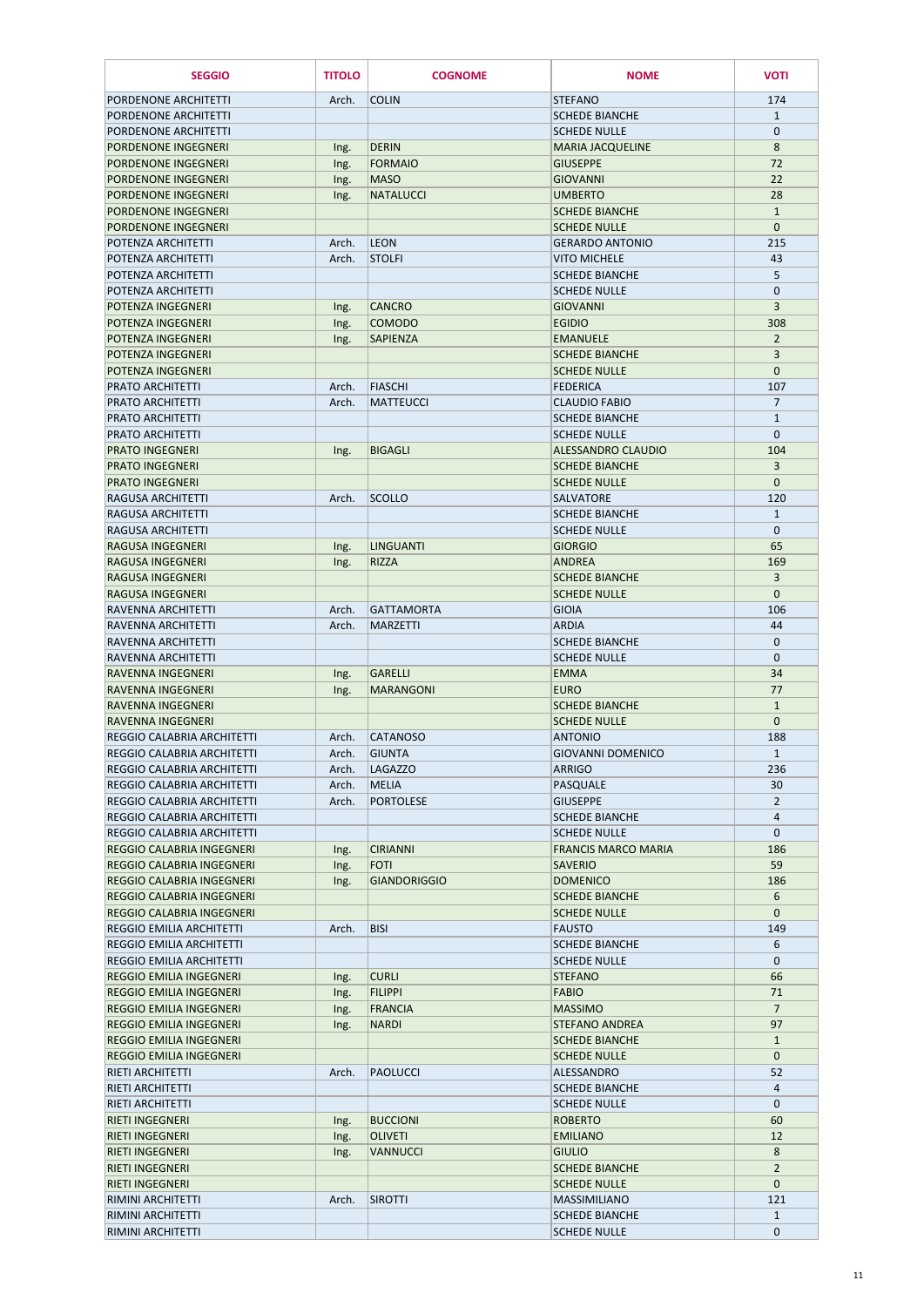| <b>SEGGIO</b>                                      | <b>TITOLO</b>              | <b>COGNOME</b>                              | <b>NOME</b>                         | <b>VOTI</b>                      |
|----------------------------------------------------|----------------------------|---------------------------------------------|-------------------------------------|----------------------------------|
| <b>RIMINI INGEGNERI</b>                            | Ing.                       | <b>CARLOTTI</b>                             | <b>FRANCO</b>                       | 207                              |
| <b>RIMINI INGEGNERI</b>                            | Ing.                       | <b>MANFRONI</b>                             | <b>MARCO</b>                        | 92                               |
| <b>RIMINI INGEGNERI</b>                            |                            |                                             | <b>SCHEDE BIANCHE</b>               | 6                                |
| <b>RIMINI INGEGNERI</b>                            |                            |                                             | <b>SCHEDE NULLE</b>                 | $\boldsymbol{0}$                 |
| <b>ROMA ARCHITETTI</b>                             | Arch.                      | <b>ALCARO</b>                               | <b>ANTONIO</b>                      | 374                              |
| <b>ROMA ARCHITETTI</b>                             | Arch.                      | <b>ALLIATA BRONNER</b>                      | <b>CECILIA</b>                      | 43                               |
| <b>ROMA ARCHITETTI</b>                             | Arch.                      | <b>BARDONI</b>                              | <b>ADOLFO</b>                       | $\overline{7}$                   |
| ROMA ARCHITETTI                                    | Arch.                      | <b>BARONE</b>                               | <b>PASQUALE</b>                     | 244                              |
| ROMA ARCHITETTI                                    | Arch.                      | <b>CELI</b>                                 | <b>GIULIO MARIANO</b>               | 17                               |
| <b>ROMA ARCHITETTI</b><br>ROMA ARCHITETTI          | Arch.<br>Arch.             | <b>DE GIRARDI</b><br><b>DI PIETRANTONIO</b> | <b>GINO</b><br><b>PAOLA</b>         | 15<br>30                         |
| <b>ROMA ARCHITETTI</b>                             | Arch.                      | <b>DI STEFANO</b>                           | VALENTINA                           | 17                               |
| ROMA ARCHITETTI                                    | Arch.                      | <b>LA BIANCA</b>                            | <b>GIORGIO</b>                      | 8                                |
| ROMA ARCHITETTI                                    | Arch.                      | <b>LOMBARDINI</b>                           | <b>MARCO</b>                        | 112                              |
| <b>ROMA ARCHITETTI</b>                             | Arch.                      | <b>MANCINI</b>                              | <b>MATTEO</b>                       | 32                               |
| ROMA ARCHITETTI                                    | Arch.                      | <b>MARIANI</b>                              | <b>EUGENIO</b>                      | 3                                |
| ROMA ARCHITETTI                                    | Arch.                      | <b>MUGHEDDU</b>                             | <b>SALVATORE</b>                    | 14                               |
| <b>ROMA ARCHITETTI</b>                             | Arch.                      | <b>PALMIERI</b>                             | <b>ANTONELLO</b>                    | 28                               |
| <b>ROMA ARCHITETTI</b>                             | Arch.                      | PASQUARELLI                                 | <b>LORENZO</b>                      | 304                              |
| <b>ROMA ARCHITETTI</b>                             | Arch.                      | <b>PUCCI</b>                                | <b>ENRICO</b>                       | 40                               |
| ROMA ARCHITETTI                                    | Arch.                      | <b>VALENTE</b>                              | <b>MASSIMO</b>                      | 12                               |
| <b>ROMA ARCHITETTI</b>                             | Arch.                      | <b>VALLE</b>                                | <b>GIANLUCA</b>                     | 613                              |
| <b>ROMA ARCHITETTI</b>                             | Arch.                      | <b>VEGGI</b>                                | <b>ARNALDO</b>                      | 86                               |
| <b>ROMA ARCHITETTI</b>                             |                            |                                             | <b>SCHEDE BIANCHE</b>               | 33                               |
| <b>ROMA ARCHITETTI</b><br><b>ROMA INGEGNERI</b>    |                            |                                             | <b>SCHEDE NULLE</b>                 | $\mathbf{0}$                     |
| <b>ROMA INGEGNERI</b>                              | Ing.                       | <b>BARILLA'</b><br><b>CAPPIELLO</b>         | ALESSANDRA<br><b>CARLA</b>          | 14<br>650                        |
| <b>ROMA INGEGNERI</b>                              | Ing.<br>Ing.               | <b>CAPRIATI</b>                             | <b>CLAUDIO</b>                      | $\overline{2}$                   |
| <b>ROMA INGEGNERI</b>                              | Ing.                       | <b>CICOGNANI</b>                            | <b>MAURIZIO</b>                     | 11                               |
| <b>ROMA INGEGNERI</b>                              | Ing.                       | <b>CORIGLIANO</b>                           | <b>LODOVICO FRANCESCO</b>           | $\overline{9}$                   |
| <b>ROMA INGEGNERI</b>                              | Ing.                       | <b>COSI</b>                                 | <b>FERRUCCIO</b>                    | 3                                |
| <b>ROMA INGEGNERI</b>                              | Ing.                       | <b>COTICONI</b>                             | <b>LUCIA</b>                        | 266                              |
| <b>ROMA INGEGNERI</b>                              | Ing.                       | <b>CROCE</b>                                | <b>ARISTIDE</b>                     | 109                              |
| <b>ROMA INGEGNERI</b>                              | Ing.                       | DALO'                                       | <b>GIOVANNI</b>                     | $\overline{a}$                   |
| <b>ROMA INGEGNERI</b>                              | Ing.                       | <b>DE FOCATIIS</b>                          | <b>CARLO</b>                        | 3                                |
| <b>ROMA INGEGNERI</b>                              | Ing.                       | <b>GAUDIANO</b>                             | <b>SERGIO</b>                       | 71                               |
| <b>ROMA INGEGNERI</b>                              | Ing.                       | <b>GLINGLER</b>                             | <b>DANIELE</b>                      | $\overline{4}$                   |
| <b>ROMA INGEGNERI</b>                              | Ing.                       | <b>GRILLO</b>                               | NICOLA GIOVANNI                     | 8                                |
| <b>ROMA INGEGNERI</b>                              | Ing.                       | <b>LEONARDI</b>                             | <b>MARIO</b>                        | 34                               |
| <b>ROMA INGEGNERI</b>                              | Ing.                       | <b>LUCONI</b>                               | <b>LUCIO</b>                        | 15                               |
| <b>ROMA INGEGNERI</b>                              | Ing.                       | <b>MAGGIORI</b><br><b>MONGILLO</b>          | <b>ALBERTO</b><br><b>PAOLO</b>      | $\overline{2}$<br>$\overline{4}$ |
| <b>ROMA INGEGNERI</b><br><b>ROMA INGEGNERI</b>     | Ing.<br>Ing. Arch. PERETTI |                                             | <b>MANUEL</b>                       | $\overline{3}$                   |
| <b>ROMA INGEGNERI</b>                              | Ing.                       | <b>ROSSETTI</b>                             | <b>MASSIMILIANO</b>                 | 329                              |
| <b>ROMA INGEGNERI</b>                              | Ing.                       | <b>SERAFINI</b>                             | <b>SERGIO</b>                       | $\overline{2}$                   |
| <b>ROMA INGEGNERI</b>                              | Ing.                       | <b>SERINI</b>                               | <b>SAURO</b>                        | 5                                |
| <b>ROMA INGEGNERI</b>                              | Ing.                       | <b>TROTTA</b>                               | <b>GAETANO</b>                      | $\overline{3}$                   |
| <b>ROMA INGEGNERI</b>                              | Ing.                       | <b>TUZIO</b>                                | <b>ANDREA GIANMARCO</b>             | 3                                |
| <b>ROMA INGEGNERI</b>                              |                            |                                             | <b>SCHEDE BIANCHE</b>               | 16                               |
| <b>ROMA INGEGNERI</b>                              |                            |                                             | <b>SCHEDE NULLE</b>                 | $\mathbf{0}$                     |
| <b>ROVIGO ARCHITETTI</b>                           | Arch.                      | <b>MARTINELLI</b>                           | <b>SERGIO</b>                       | 82                               |
| <b>ROVIGO ARCHITETTI</b>                           | Arch.                      | <b>PIVA</b>                                 | <b>ROBERTO</b>                      | 4                                |
| <b>ROVIGO ARCHITETTI</b>                           | Arch.                      | <b>VOLPIN</b>                               | <b>DANIELE</b>                      | 5                                |
| <b>ROVIGO ARCHITETTI</b>                           |                            |                                             | <b>SCHEDE BIANCHE</b>               | $\mathbf{1}$                     |
| <b>ROVIGO ARCHITETTI</b>                           |                            | <b>FRIGATO</b>                              | <b>SCHEDE NULLE</b>                 | $\mathbf{0}$                     |
| <b>ROVIGO INGEGNERI</b><br><b>ROVIGO INGEGNERI</b> | Ing.                       | <b>PIPINATO</b>                             | <b>ALESSANDRO</b><br><b>ALESSIO</b> | 41<br>3                          |
| <b>ROVIGO INGEGNERI</b>                            | Ing.<br>Ing.               | <b>ROSSI</b>                                | <b>MIRKO</b>                        | 176                              |
| <b>ROVIGO INGEGNERI</b>                            |                            |                                             | <b>SCHEDE BIANCHE</b>               | 5                                |
| <b>ROVIGO INGEGNERI</b>                            |                            |                                             | <b>SCHEDE NULLE</b>                 | $\mathbf{0}$                     |
| <b>SALERNO ARCHITETTI</b>                          | Arch.                      | <b>CAPRIO</b>                               | <b>PASQUALE</b>                     | 462                              |
| <b>SALERNO ARCHITETTI</b>                          | Arch.                      | <b>CORAGGIO</b>                             | <b>LUCA</b>                         | 166                              |
| <b>SALERNO ARCHITETTI</b>                          |                            |                                             | <b>SCHEDE BIANCHE</b>               | 9                                |
| <b>SALERNO ARCHITETTI</b>                          |                            |                                             | <b>SCHEDE NULLE</b>                 | $\mathbf 0$                      |
| <b>SALERNO INGEGNERI</b>                           | Ing.                       | <b>CURCIO</b>                               | <b>FRANCESCO</b>                    | $\overline{2}$                   |
| <b>SALERNO INGEGNERI</b>                           | Ing.                       | <b>RUGGIERO</b>                             | <b>DOMENICO</b>                     | 11                               |
| <b>SALERNO INGEGNERI</b>                           | Ing.                       | <b>SENESE</b>                               | RAFFAELE                            | $\mathbf{0}$                     |
| <b>SALERNO INGEGNERI</b>                           | Ing.                       | <b>TROTTA</b>                               | <b>MASSIMO</b>                      | 600                              |
| <b>SALERNO INGEGNERI</b>                           | Ing.                       | <b>VITALE</b>                               | <b>BRUNO</b>                        | $\overline{4}$                   |
| <b>SALERNO INGEGNERI</b>                           | Ing.                       | <b>ZAMBRANO</b>                             | <b>ARMANDO</b>                      | 452                              |
| <b>SALERNO INGEGNERI</b>                           |                            |                                             | <b>SCHEDE BIANCHE</b>               | 12                               |
| <b>SALERNO INGEGNERI</b>                           |                            |                                             | <b>SCHEDE NULLE</b>                 | $\mathbf{0}$                     |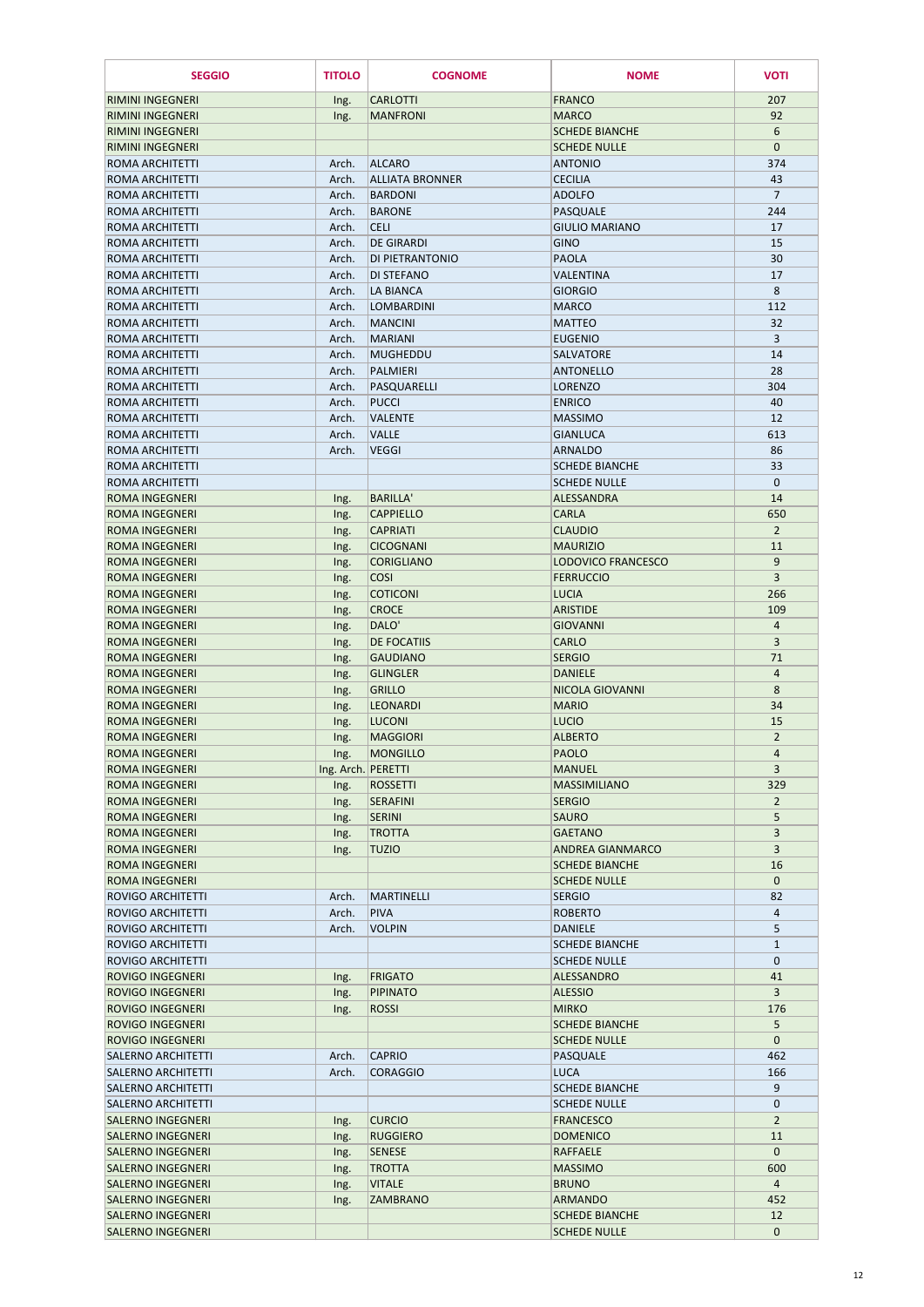| <b>SEGGIO</b>                                          | <b>TITOLO</b>  | <b>COGNOME</b>                     | <b>NOME</b>                                  | <b>VOTI</b>                  |
|--------------------------------------------------------|----------------|------------------------------------|----------------------------------------------|------------------------------|
| <b>SASSARI ARCHITETTI</b>                              | Arch.          | <b>DE ROSA</b>                     | <b>FRANCESCO</b>                             | 109                          |
| <b>SASSARI ARCHITETTI</b>                              | Arch.          | PRINCIVALLE                        | <b>FULVIO</b>                                | 5                            |
| <b>SASSARI ARCHITETTI</b>                              |                |                                    | <b>SCHEDE BIANCHE</b>                        | $\overline{2}$               |
| <b>SASSARI ARCHITETTI</b>                              |                |                                    | <b>SCHEDE NULLE</b>                          | $\mathbf{0}$                 |
| <b>SASSARI INGEGNERI</b><br><b>SASSARI INGEGNERI</b>   | Ing.<br>Ing.   | <b>BIDDAU</b><br>PATTERI           | <b>SERGIO</b><br><b>ANDREA</b>               | 3<br>103                     |
| <b>SASSARI INGEGNERI</b>                               | Ing.           | <b>PIETRI</b>                      | <b>MAURO ANTONIO</b>                         | 76                           |
| <b>SASSARI INGEGNERI</b>                               |                |                                    | <b>SCHEDE BIANCHE</b>                        | $\overline{2}$               |
| SASSARI INGEGNERI                                      |                |                                    | <b>SCHEDE NULLE</b>                          | $\mathbf 0$                  |
| <b>SAVONA ARCHITETTI</b>                               | Arch.          | <b>FALLUCCA</b>                    | <b>RODOLFO</b>                               | 67                           |
| <b>SAVONA ARCHITETTI</b><br><b>SAVONA ARCHITETTI</b>   | Arch.          | <b>SASSO</b>                       | <b>GIACOMO</b><br><b>SCHEDE BIANCHE</b>      | 71<br>$\overline{2}$         |
| <b>SAVONA ARCHITETTI</b>                               |                |                                    | <b>SCHEDE NULLE</b>                          | $\mathbf{0}$                 |
| <b>SAVONA INGEGNERI</b>                                | Ing.           | <b>GAMINARA</b>                    | <b>MARCO</b>                                 | 110                          |
| <b>SAVONA INGEGNERI</b>                                | Ing.           | <b>NASTASI</b>                     | <b>FRANCESCO</b>                             | 74                           |
| <b>SAVONA INGEGNERI</b>                                | Ing.           | SPADARI                            | <b>GIANLUIGI</b>                             | 5                            |
| <b>SAVONA INGEGNERI</b><br><b>SAVONA INGEGNERI</b>     |                |                                    | <b>SCHEDE BIANCHE</b><br><b>SCHEDE NULLE</b> | $\mathbf{0}$<br>$\mathbf{0}$ |
| SIENA ARCHITETTI                                       | Arch.          | <b>LENZI</b>                       | <b>BARBARA</b>                               | 149                          |
| SIENA ARCHITETTI                                       |                |                                    | <b>SCHEDE BIANCHE</b>                        | $\mathbf{1}$                 |
| SIENA ARCHITETTI                                       |                |                                    | <b>SCHEDE NULLE</b>                          | $\mathbf{0}$                 |
| <b>SIENA INGEGNERI</b>                                 | Ing.           | <b>TERROSI</b>                     | <b>GIANLUCA</b>                              | 54                           |
| <b>SIENA INGEGNERI</b>                                 | Ing.           | <b>TOSCANO</b>                     | <b>GIOVANNI</b>                              | 54                           |
| <b>SIENA INGEGNERI</b><br><b>SIENA INGEGNERI</b>       |                |                                    | <b>SCHEDE BIANCHE</b><br><b>SCHEDE NULLE</b> | $\mathbf{1}$<br>$\mathbf{0}$ |
| <b>SIRACUSA ARCHITETTI</b>                             | Arch.          | PITINO                             | <b>VINCENZO</b>                              | 39                           |
| SIRACUSA ARCHITETTI                                    | Arch.          | <b>SANTORO</b>                     | <b>GIUSEPPE PASQUALE MARIA</b>               | 182                          |
| SIRACUSA ARCHITETTI                                    |                |                                    | <b>SCHEDE BIANCHE</b>                        | 1                            |
| SIRACUSA ARCHITETTI                                    |                |                                    | <b>SCHEDE NULLE</b>                          | $\Omega$                     |
| SIRACUSA INGEGNERI                                     | Ing.           | ANDRONICO                          | <b>GIOVANNI</b>                              | 19                           |
| <b>SIRACUSA INGEGNERI</b><br><b>SIRACUSA INGEGNERI</b> | Ing.           | <b>BIRRITTIERI</b><br><b>VINCI</b> | <b>MASSIMO</b><br><b>GAETANO</b>             | 6<br>242                     |
| SIRACUSA INGEGNERI                                     | Ing.           |                                    | <b>SCHEDE BIANCHE</b>                        | $\overline{2}$               |
| SIRACUSA INGEGNERI                                     |                |                                    | <b>SCHEDE NULLE</b>                          | $\mathbf{0}$                 |
| <b>SONDRIO ARCHITETTI</b>                              | Arch.          | STEFANELLI                         | <b>NICOLA</b>                                | 83                           |
| <b>SONDRIO ARCHITETTI</b>                              |                |                                    | <b>SCHEDE BIANCHE</b>                        | $\overline{2}$               |
| SONDRIO ARCHITETTI                                     |                | <b>GADOLA</b>                      | <b>SCHEDE NULLE</b><br><b>LUCA</b>           | $\mathbf{0}$<br>101          |
| SONDRIO INGEGNERI<br><b>SONDRIO INGEGNERI</b>          | Ing.           |                                    | <b>SCHEDE BIANCHE</b>                        | 5                            |
| SONDRIO INGEGNERI                                      |                |                                    | <b>SCHEDE NULLE</b>                          | $\mathbf{0}$                 |
| <b>TARANTO ARCHITETTI</b>                              | Arch.          | FAIDIGA                            | <b>GUERRINO</b>                              | 50                           |
| <b>TARANTO ARCHITETTI</b>                              | Arch.          | <b>SALAMINA</b>                    | <b>VINCENZO</b>                              | 105                          |
| <b>TARANTO ARCHITETTI</b>                              |                |                                    | <b>SCHEDE BIANCHE</b>                        | $\mathbf{1}$                 |
| <b>TARANTO ARCHITETTI</b><br><b>TARANTO INGEGNERI</b>  | Ing.           | <b>MASI</b>                        | <b>SCHEDE NULLE</b><br><b>ANGELO</b>         | $\mathbf{0}$<br>73           |
| <b>TARANTO INGEGNERI</b>                               | Ing.           | <b>PATRONELLI</b>                  | <b>GIOVANNI</b>                              | 314                          |
| <b>TARANTO INGEGNERI</b>                               |                |                                    | <b>SCHEDE BIANCHE</b>                        | $\mathbf{1}$                 |
| <b>TARANTO INGEGNERI</b>                               |                |                                    | <b>SCHEDE NULLE</b>                          | $\mathbf{0}$                 |
| <b>TERAMO ARCHITETTI</b>                               | Arch.          | GARRUBBA                           | <b>ANTONIO FRANCESCO</b>                     | 83                           |
| <b>TERAMO ARCHITETTI</b><br><b>TERAMO ARCHITETTI</b>   | Arch.<br>Arch. | STAFFILANI<br><b>VALLESE</b>       | <b>TESEO</b><br><b>GIUSTINO</b>              | 4<br>202                     |
| <b>TERAMO ARCHITETTI</b>                               |                |                                    | <b>SCHEDE BIANCHE</b>                        | 6                            |
| <b>TERAMO ARCHITETTI</b>                               |                |                                    | <b>SCHEDE NULLE</b>                          | $\mathbf 0$                  |
| <b>TERAMO INGEGNERI</b>                                | Ing.           | BARNABEI                           | <b>DOMENICO</b>                              | 104                          |
| <b>TERAMO INGEGNERI</b>                                | Ing.           | DI GIANNANDREA                     | <b>GIUSEPPE</b>                              | 132                          |
| <b>TERAMO INGEGNERI</b>                                | Ing.           | <b>TARASCHI</b>                    | <b>CARLO</b>                                 | 98                           |
| <b>TERAMO INGEGNERI</b><br><b>TERAMO INGEGNERI</b>     |                |                                    | <b>SCHEDE BIANCHE</b><br><b>SCHEDE NULLE</b> | $\mathbf{1}$<br>$\mathbf{0}$ |
| <b>TERNI ARCHITETTI</b>                                | Arch.          | <b>DEL PINTO</b>                   | <b>STEFANO</b>                               | 83                           |
| <b>TERNI ARCHITETTI</b>                                |                |                                    | <b>SCHEDE BIANCHE</b>                        | $\mathbf 0$                  |
| <b>TERNI ARCHITETTI</b>                                |                |                                    | <b>SCHEDE NULLE</b>                          | $\mathbf{0}$                 |
| <b>TERNI INGEGNERI</b>                                 | Ing.           | <b>CATASTI</b>                     | <b>VALTER</b>                                | 18                           |
| <b>TERNI INGEGNERI</b><br><b>TERNI INGEGNERI</b>       | Ing.           | <b>RATINI</b>                      | <b>MARCO</b><br><b>SCHEDE BIANCHE</b>        | 122<br>$\mathbf{1}$          |
| <b>TERNI INGEGNERI</b>                                 |                |                                    | <b>SCHEDE NULLE</b>                          | $\mathbf{0}$                 |
| <b>TORINO ARCHITETTI</b>                               | Arch.          | <b>BACHIONI</b>                    | <b>ANDREJ</b>                                | 17                           |
| <b>TORINO ARCHITETTI</b>                               | Arch.          | <b>BECCHI</b>                      | <b>GIULIANO MARIO</b>                        | 617                          |
| TORINO ARCHITETTI                                      | Arch.          | <b>CENA</b>                        | <b>MARIA ROSA</b>                            | 210                          |
| <b>TORINO ARCHITETTI</b>                               | Arch.          | <b>CHIAPPERO</b>                   | <b>PAOLO</b>                                 | 44                           |
| <b>TORINO ARCHITETTI</b><br><b>TORINO ARCHITETTI</b>   | Arch.<br>Arch. | <b>DE LUCA</b><br><b>MORETTO</b>   | <b>FELICE</b><br><b>LUCA</b>                 | 441<br>33                    |
| <b>TORINO ARCHITETTI</b>                               |                |                                    | <b>SCHEDE BIANCHE</b>                        | 17                           |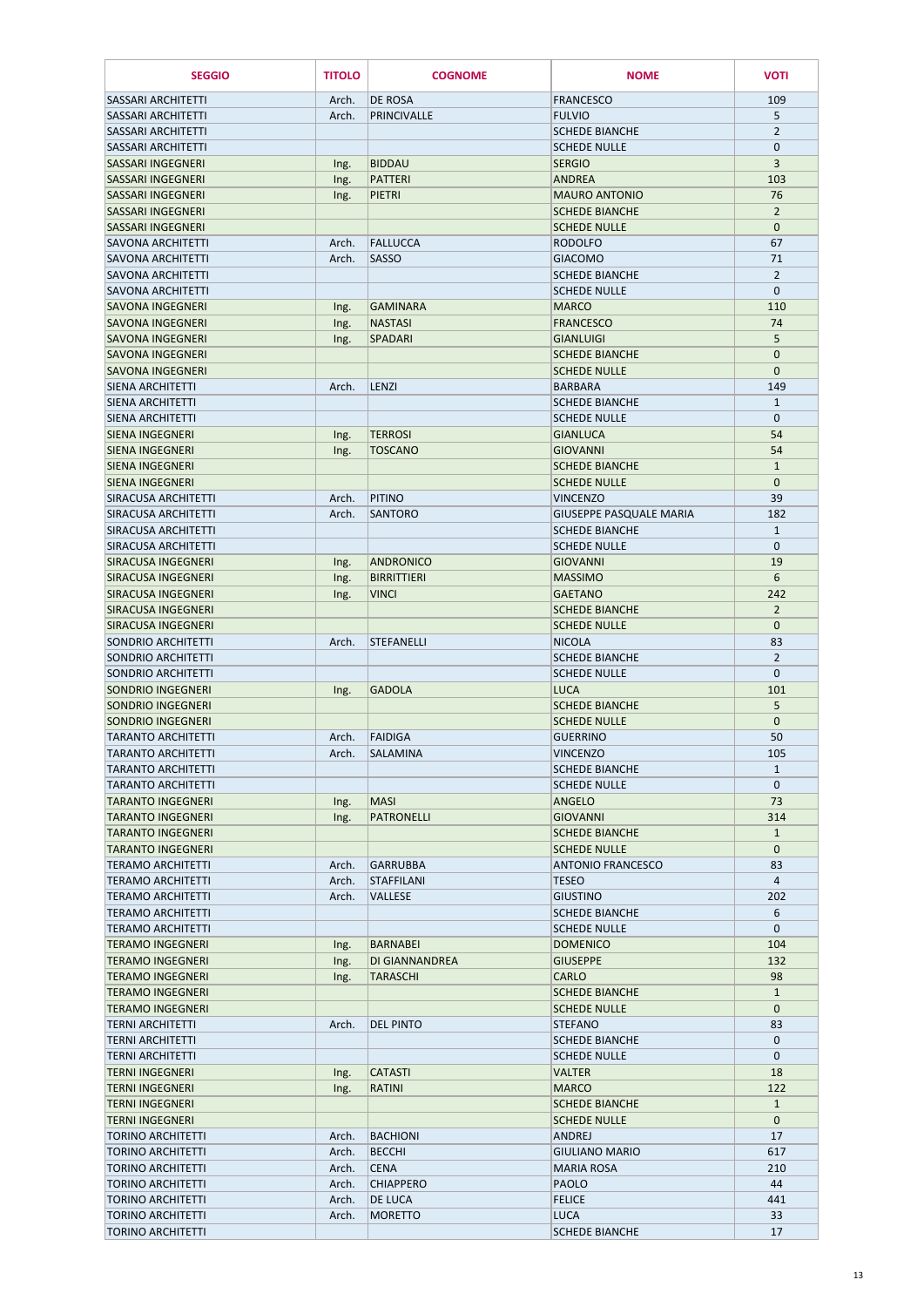| <b>SEGGIO</b>                                        | <b>TITOLO</b> | <b>COGNOME</b>        | <b>NOME</b>                                  | <b>VOTI</b>                    |
|------------------------------------------------------|---------------|-----------------------|----------------------------------------------|--------------------------------|
| <b>TORINO ARCHITETTI</b>                             |               |                       | <b>SCHEDE NULLE</b>                          | $\mathbf{0}$                   |
| <b>TORINO INGEGNERI</b>                              | Ing.          | <b>CAPELLO</b>        | <b>MARIO</b>                                 | $9$                            |
| <b>TORINO INGEGNERI</b>                              | Ing.          | <b>CURSARO</b>        | <b>ILARIO</b>                                | 18                             |
| <b>TORINO INGEGNERI</b>                              | Ing.          | <b>GAIDANO</b>        | <b>ALBERTO</b>                               | 33                             |
| <b>TORINO INGEGNERI</b>                              | Ing.          | <b>NOCITI</b>         | <b>GIOVANNI</b>                              | 32                             |
| <b>TORINO INGEGNERI</b>                              | Ing.          | <b>SAPIENZA</b>       | <b>STEFANO</b>                               | 831                            |
| <b>TORINO INGEGNERI</b><br><b>TORINO INGEGNERI</b>   |               |                       | <b>SCHEDE BIANCHE</b><br><b>SCHEDE NULLE</b> | 9<br>$\mathbf{0}$              |
| <b>TRAPANI ARCHITETTI</b>                            | Arch.         | <b>LI VIGNI</b>       | <b>GIOVANNI LUCA</b>                         | 62                             |
| <b>TRAPANI ARCHITETTI</b>                            | Arch.         | <b>NUZZO</b>          | <b>GIOVANNI</b>                              | 139                            |
| <b>TRAPANI ARCHITETTI</b>                            | Arch.         | PASSALACQUA           | <b>GIUSEPPE</b>                              | 43                             |
| <b>TRAPANI ARCHITETTI</b>                            | Arch.         | <b>TELAMI</b>         | <b>TOMMASO</b>                               | 17                             |
| <b>TRAPANI ARCHITETTI</b>                            |               |                       | <b>SCHEDE BIANCHE</b>                        | 4                              |
| <b>TRAPANI ARCHITETTI</b>                            |               |                       | <b>SCHEDE NULLE</b>                          | $\mathbf{0}$                   |
| <b>TRAPANI INGEGNERI</b>                             | Ing.          | <b>DI STEFANO</b>     | <b>GAETANO</b>                               | $\overline{2}$                 |
| <b>TRAPANI INGEGNERI</b>                             | Ing.          | <b>MESSINA</b>        | <b>ANTONIO</b>                               | 148                            |
| <b>TRAPANI INGEGNERI</b>                             |               |                       | <b>SCHEDE BIANCHE</b>                        | $\overline{2}$                 |
| <b>TRAPANI INGEGNERI</b>                             |               |                       | <b>SCHEDE NULLE</b>                          | $\mathbf{0}$                   |
| <b>TRENTO ARCHITETTI</b>                             | Arch.         | <b>QUATTROCCHI</b>    | <b>DONATO</b>                                | 34                             |
| <b>TRENTO ARCHITETTI</b><br><b>TRENTO ARCHITETTI</b> | Arch.         | <b>TOMASI</b>         | <b>ALESSIA</b><br><b>SCHEDE BIANCHE</b>      | 241<br>5                       |
| <b>TRENTO ARCHITETTI</b>                             |               |                       | <b>SCHEDE NULLE</b>                          | $\mathbf{0}$                   |
| <b>TRENTO INGEGNERI</b>                              | Ing.          | <b>CORRA'</b>         | <b>MICHELE</b>                               | 26                             |
| <b>TRENTO INGEGNERI</b>                              | Ing.          | <b>GARBARI</b>        | <b>MASSIMO</b>                               | 206                            |
| <b>TRENTO INGEGNERI</b>                              | Ing.          | <b>MACCANI</b>        | <b>MASSIMO</b>                               | 40                             |
| <b>TRENTO INGEGNERI</b>                              | Ing.          | <b>NARDIN</b>         | <b>GIANCARLO</b>                             | 19                             |
| <b>TRENTO INGEGNERI</b>                              | Ing.          | PELLEGRINI            | <b>CARLO</b>                                 | 24                             |
| <b>TRENTO INGEGNERI</b>                              |               |                       | <b>SCHEDE BIANCHE</b>                        | 6                              |
| <b>TRENTO INGEGNERI</b>                              |               |                       | <b>SCHEDE NULLE</b>                          | $\mathbf{0}$                   |
| <b>TREVISO ARCHITETTI</b>                            | Arch.         | <b>CAMPANER</b>       | <b>DANIELE</b>                               | 56                             |
| <b>TREVISO ARCHITETTI</b>                            | Arch.         | <b>GEMIN</b>          | <b>MARIO</b>                                 | 286                            |
| <b>TREVISO ARCHITETTI</b>                            | Arch.         | <b>PIVATO</b>         | <b>MASSIMO</b>                               | 114                            |
| <b>TREVISO ARCHITETTI</b>                            |               |                       | <b>SCHEDE BIANCHE</b>                        | 16                             |
| <b>TREVISO ARCHITETTI</b>                            |               |                       | <b>SCHEDE NULLE</b>                          | $\mathbf 0$                    |
| <b>TREVISO INGEGNERI</b>                             | Ing.          | <b>MODOLO</b>         | <b>ANDREA</b>                                | 313                            |
| <b>TREVISO INGEGNERI</b><br><b>TREVISO INGEGNERI</b> |               |                       | <b>SCHEDE BIANCHE</b><br><b>SCHEDE NULLE</b> | 9<br>$\mathbf{0}$              |
| <b>TRIESTE ARCHITETTI</b>                            | Arch.         | <b>KRASOVEC LUCAS</b> | <b>LUCIA</b>                                 | $\overline{7}$                 |
| TRIESTE ARCHITETTI                                   | Arch.         | <b>PAPA</b>           | <b>MARCELLO</b>                              | 8                              |
| <b>TRIESTE ARCHITETTI</b>                            | Arch.         | <b>VRABEC</b>         | <b>PAOLO</b>                                 | 54                             |
| <b>TRIESTE ARCHITETTI</b>                            |               |                       | <b>SCHEDE BIANCHE</b>                        | $\overline{2}$                 |
| TRIESTE ARCHITETTI                                   |               |                       | <b>SCHEDE NULLE</b>                          | $\mathbf{0}$                   |
| <b>TRIESTE INGEGNERI</b>                             | Ing.          | <b>AGAPITO</b>        | <b>DANIELE</b>                               | 64                             |
| <b>TRIESTE INGEGNERI</b>                             | Ing.          | <b>LOSITO</b>         | <b>GIOVANNI</b>                              | 4                              |
| TRIESTE INGEGNERI                                    |               |                       | <b>SCHEDE BIANCHE</b>                        | $\mathbf{1}$                   |
| <b>TRIESTE INGEGNERI</b>                             |               |                       | <b>SCHEDE NULLE</b>                          | $\mathbf{0}$                   |
| UDINE ARCHITETTI                                     | Arch.         | <b>BOSCO</b>          | <b>MICHELA</b>                               | 189                            |
| <b>UDINE ARCHITETTI</b>                              |               |                       | <b>SCHEDE BIANCHE</b><br><b>SCHEDE NULLE</b> | $\overline{7}$<br>$\mathbf{0}$ |
| <b>UDINE ARCHITETTI</b><br><b>UDINE INGEGNERI</b>    |               | <b>DI BERT</b>        | <b>MATTEO</b>                                | 189                            |
| <b>UDINE INGEGNERI</b>                               | Ing.<br>Ing.  | <b>IACUMIN</b>        | <b>MAURO</b>                                 | 52                             |
| <b>UDINE INGEGNERI</b>                               |               |                       | <b>SCHEDE BIANCHE</b>                        | $\mathbf{1}$                   |
| <b>UDINE INGEGNERI</b>                               |               |                       | <b>SCHEDE NULLE</b>                          | $\mathbf{0}$                   |
| <b>VARESE ARCHITETTI</b>                             | Arch.         | <b>CUTRUPI</b>        | <b>ALEX ILYE</b>                             | 21                             |
| <b>VARESE ARCHITETTI</b>                             | Arch.         | <b>FAMIGLIETTI</b>    | <b>RENZO</b>                                 | 67                             |
| <b>VARESE ARCHITETTI</b>                             | Arch.         | PEVARELLO             | <b>FABIO</b>                                 | 237                            |
| <b>VARESE ARCHITETTI</b>                             |               |                       | <b>SCHEDE BIANCHE</b>                        | 12                             |
| <b>VARESE ARCHITETTI</b>                             |               |                       | <b>SCHEDE NULLE</b>                          | $\mathbf{0}$                   |
| <b>VARESE INGEGNERI</b>                              | Ing.          | <b>DE BENEDICTIS</b>  | <b>SIMEONE</b>                               | 55                             |
| <b>VARESE INGEGNERI</b>                              | Ing.          | <b>GUANETTI</b>       | <b>CLAUDIO</b>                               | 141                            |
| <b>VARESE INGEGNERI</b><br><b>VARESE INGEGNERI</b>   |               |                       | <b>SCHEDE BIANCHE</b><br><b>SCHEDE NULLE</b> | 3<br>$\mathbf{0}$              |
| <b>VENEZIA ARCHITETTI</b>                            | Arch.         | <b>BORTOLETTO</b>     | <b>LARA</b>                                  | 506                            |
| <b>VENEZIA ARCHITETTI</b>                            |               |                       | <b>SCHEDE BIANCHE</b>                        | 16                             |
| <b>VENEZIA ARCHITETTI</b>                            |               |                       | <b>SCHEDE NULLE</b>                          | $\mathbf{0}$                   |
| <b>VENEZIA INGEGNERI</b>                             | Ing.          | <b>CELLINI</b>        | <b>CLAUDIA</b>                               | 146                            |
| <b>VENEZIA INGEGNERI</b>                             | Ing.          | <b>ROSSATO</b>        | <b>ALESSIO</b>                               | 36                             |
| <b>VENEZIA INGEGNERI</b>                             | Ing.          | <b>TESO</b>           | <b>GIOVANNI</b>                              | 20                             |
| <b>VENEZIA INGEGNERI</b>                             |               |                       | <b>SCHEDE BIANCHE</b>                        | $\mathbf{1}$                   |
| <b>VENEZIA INGEGNERI</b>                             |               |                       | <b>SCHEDE NULLE</b>                          | $\mathbf{0}$                   |
| <b>VERBANIA ARCHITETTI</b>                           | Arch.         | <b>PIANA</b>          | <b>PIERO</b>                                 | 20                             |
| <b>VERBANIA ARCHITETTI</b>                           | Arch.         | <b>SAVINO</b>         | PIERFRANCO                                   | 105                            |